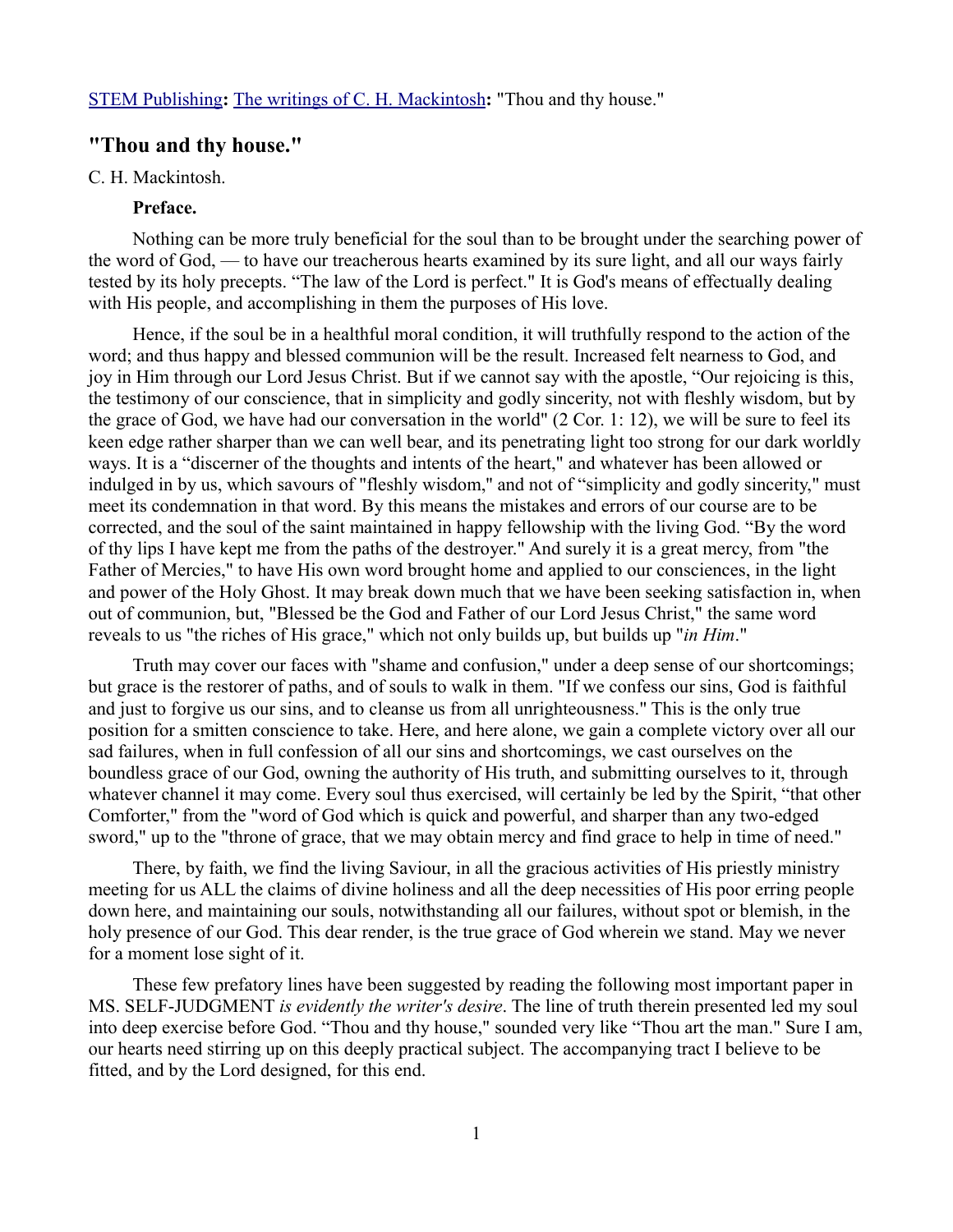That we are to bring our children up *for the Lord*, is plainly the teaching of this word, "But bring them up in the nurture and admonition of *the Lord*." To do this rightly, we must *ourselves* be daily walking, before our children, in the practical exhibition of His character, and counting much on the sympathies and grace of His heart: remembering that He says to us, "Without me ye can do nothing."

It is also our duty to teach our children, in due time, some useful occupation for "necessary uses." "And let ours also learn to maintain good works (or, profess honest trades, margin), for necessary uses." Compare Ephesians 6: 4; Titus 3: 14. These are the points which do severely test our practical Christianity. If the first and all-important duty has not been faith fully discharged, before it is needful to press the second, deep trial must come in, and who can tell how long we may have to endure it, before the Lord Himself appears for our help?

May the "God of all grace" lead us all to know more fully, and value more highly, our blessed privileges, and be more faithful to our great responsibilities as His servants in connection with our families at home.

## C. H M.

#### **Preface.**

In sending forth a new edition of the following tract, the writer has only to say that twelve months' close and prayerful consideration of the doctrine therein contained, has tended to strengthen his convictions of its truth and importance. He believes the tract to be, in the main, according to the revealed mind of God. That there are imperfections, in detail, he most fully admits; but he would earnestly entreat the Christian reader to look at the tract as a whole, and not to allow his judgement to be warped by attached passages which, it may be, through the infirmity of the writer, are imperfectly expressed; or, through that of the reader, are imperfectly understood. We are all feeble, erring mortals, and, hence, we would need the constant exercise of patience and forbearance; and, although we may not be able, conscientiously, to agree with all the principles contained in a book or tract, we should, nevertheless, hold ourselves in readiness to receive and profit by whatever truth it may set before us. To reject, or treat with indifference, an entire document, because of some clause therein which we cannot understand or adopt, argues a narrow mind, or a warped judgment, either of which is utterly unworthy of one who has been endowed, by grace divine, with "the spirit of power, and of love, and of a sound mind." (2 Tim. 1: 7) We are called to "try the things that differ," and to "hold fast that which is good." But while the reader will need to exercise an impartial judgement, the writer feels it imperative upon him to remove, so far as in him lies, every stumbling-block out of the way. This he has earnestly sought to do, in the preparation of this edition, by removing or altering expressions which seemed likely to be misunderstood, and which, indeed, have been interpreted in a way which he never intended. He has, also, in a note or two, ventured to offer a few additional suggestions to those who are called of God to the solemn and important ministry of training the young, in which he sincerely desires, according to his measure, to be their fellow-helper.

May the Lord pour out His rich blessing upon all Christian parents, teachers, and guardians, that they may be enabled to discharge their interesting: functions, in His presence, through His grace, and to His glory; and that their hearts may be encouraged by seeing abundant fruit amongst those over whom they are placed. Blessed be His name, He has, during the past year or two, given many Christian parents to say, in reference to their household, "He hath been mindful of us; and He will bless us."

May our hearts be filled with praise for the past, and confidence for the future

C. H. M.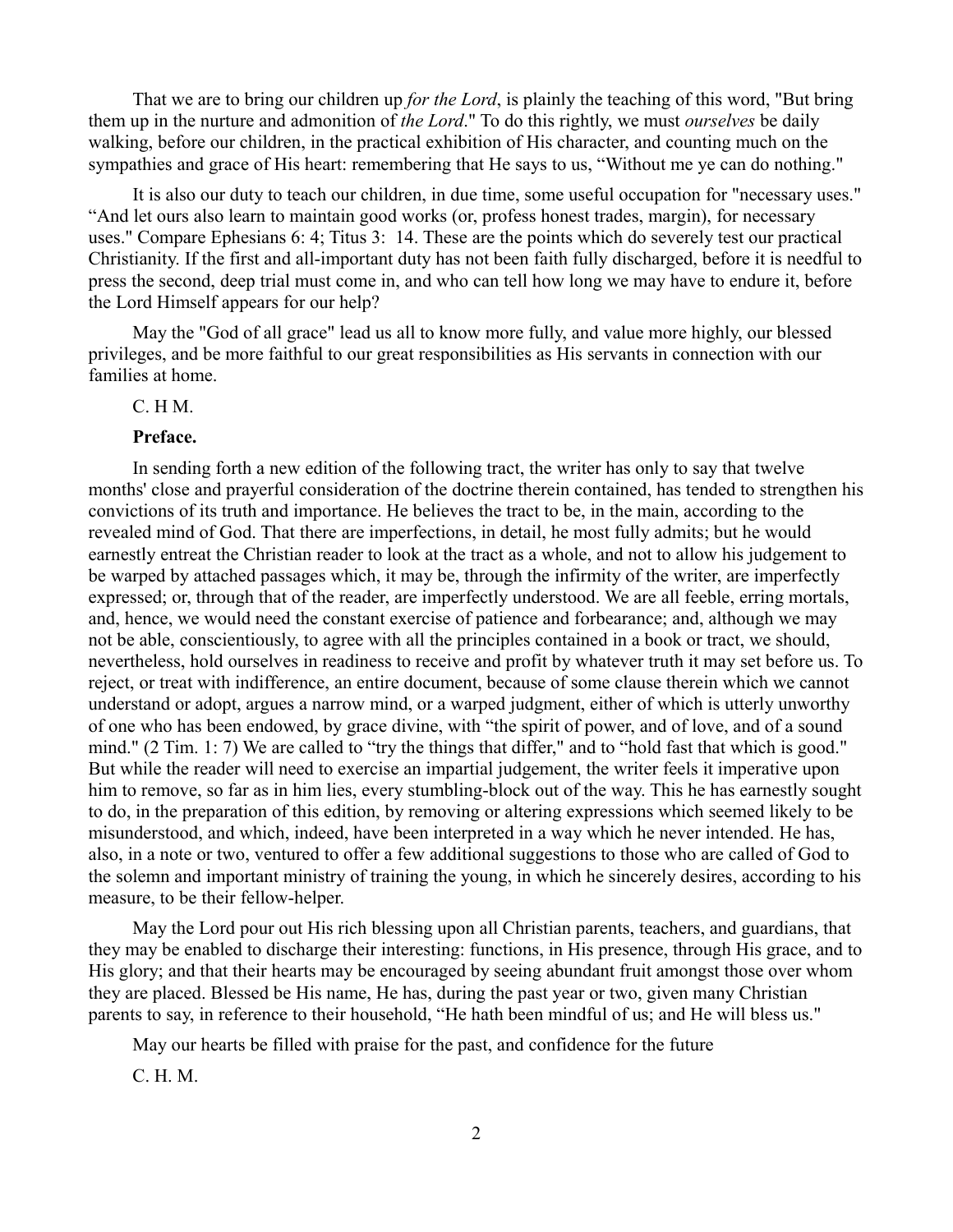#### **"THOU AND THY HOUSE."**

There are two houses which occupy a very prominent place on the page of inspiration, and these are, the house of God, and the house of God's servant. God attaches immense importance to His house; and justly so, because it is His. His truth, His honour, His character, His glory, are all involved in the character of His house; and hence it is His desire that the impress of what He is should plainly appear on that which belongs to Him. If God has a house, it assuredly should be a godly house, a holy house, a spiritual house, an elevated house, a pure and heavenly house. It should be all this, not merely in abstract position and principle, but practically and characteristically. Its abstract position is founded upon what God has made it, and where He has set it; but its practical character is founded upon the actual walk of those who form its constituent parts down here upon this earth.

Now, while many minds may be prepared to enter into the truth and importance of all the principles connected with God's house, there may be but few, comparatively, who are disposed to give a due measure of attention to those connected with the house of God's servant; although, if one were asked the question, What house stands next in order to the house of God? he should, undoubtedly, reply, The house of His servant. However, as there is nothing like bringing the holy authority of God's word to bear upon the conscience, I shall quote a few passages of scripture, which will tend to show, in a clear and forcible point of view, what are God's thoughts about the house of one holding connection with Him.

When the iniquity of the antediluvian world had risen to a head, and the end of all flesh had come before a righteous God, who was about to roll the heavy tide of judgement over the corrupted scene, these sweet words fell upon Noah's ear, "Come thou and *all thy house* into the ark; for thee have I seen righteous before me in this generation." (Gen. 7: 1) Now, it will be said, that Noah was a type of Christ — the righteous head of a saved family — saved in virtue of their association with him. All this is fully granted: but Noah's typical character does not, in any wise, interfere with the principle which I seek to deduce from this and kindred passages — which principle, I shall here, at the outset, distinctly lay down: it is this — *the house of every servant of God is, in virtue of its connection with him, brought into a position of privilege and consequent responsibility.*\*

{\*The reader will not, I trust, imagine that the necessity for the work of the Holy Ghost. in the regeneration of the children of Christian parents, is denied or interfered with. God forbid. "Except a man be born again, he cannot see the kingdom of God." This is as true of a Christian's child as of every one else. Grace is not hereditary. The sum of what I would press upon Christian parents is, that scripture inseparably links a man with his house, and that the Christian parent is warranted in counting upon God for his children, and responsible to train his children for God. Let any one who denies this interpret Ephesians 6: 4}

That this is a principle involving vast practical consequences, we shall, with God's blessing and grace, see, ere we close this paper; but we must first seek to establish its truth from the word of God Were we merely left to argue from analogy, our thesis might be easily proved; for it could never be supposed, by any mind at all acquainted with the character and ways of God, that He would attach such unspeakable importance to His own house, and attach none at all, or almost none, to that of His servant. This were impossible; it would be utterly unlike God; and God must always act like Himself But we are not left to analogy on this most important and deeply practical question; and the passage just quoted forms one of the first of a series of direct and positive proofs. In it we find those immensely significant words, "*Thou and thy house*," inseparably linked together. God did not reveal a salvation for Noah which was of no avail to Noah's house. He never contemplated such a thing.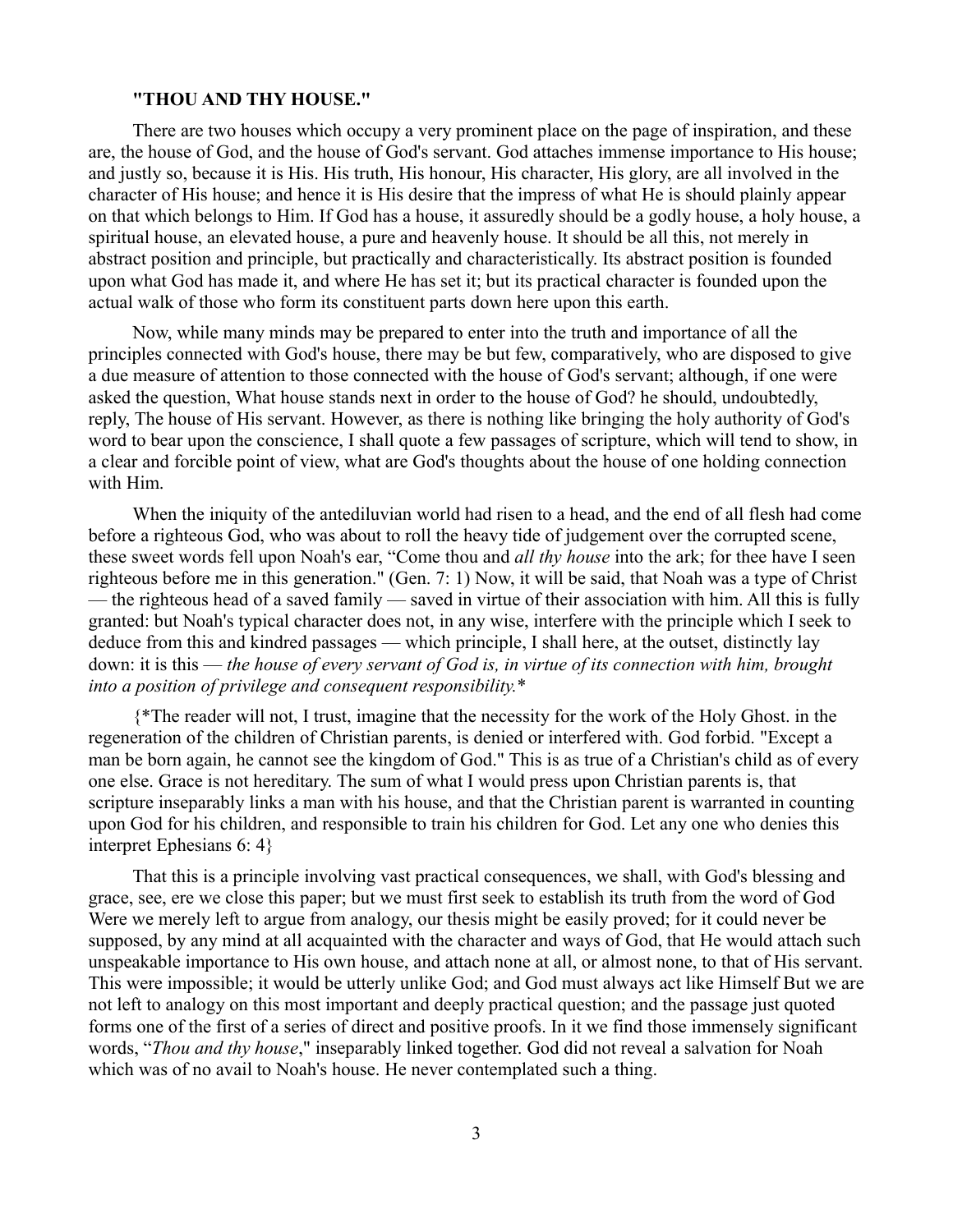The same ark that lay open to him lay open to them also. Why? Was it because they had faith? No; but because *he* had, and they were connected with him. God gave him a blank cheque for himself and his family, and it devolved upon him to fill it up by bringing them in along with him. I repeat it, this does not in the least interfere with Noah's typical character. I look at him typically; but I look at him personally also. Nor can I, under any circumstances separate a man from his house. The house of God is brought into blessing and responsibility because of its connection with Him; and the house of the servant of God is brought into blessing and responsibility because of its connection with him. This is our thesis.

The next passage to which I shall refer occurs in the life of Abraham. "And the Lord said, Shall I hide from — Abraham that thing which I do? For I know him, that he will command his children and his household after him, and they shall keep the way of the Lord, to do justice and judgement; that the Lord may bring upon Abraham that which he hath spoken of him." (Gen. 18: 17-19) Here it is not a question of salvation, but of communion with the mind and purposes of God; and let the Christian parent note and solemnly ponder the fact, that when God was seeking out a man to whom He could disclose His secret counsels, He selected one possessing the simple characteristic of "commanding his children and his household."

This, to a tender conscience, cannot fail to prove a most pungent principle. If there is one point above another in which Christians have failed, it is in this very point of commanding their children and household. They surely have not set God before them in this particular; for, if I look at the entire record of God's dealings with His house, I find them invariably characterised by the exercise of power on the principle of righteousness. He has firmly established and unflinchingly carried out His holy authority. It matters not what the outward aspect or character of His house may be, the essential principle of His dealing with it is immutable. "Thy testimonies are very sure, holiness becometh thy house, O Lord, *for ever*." Now, the servant must ever take his Master as his model; and if God rules His house with power exercised in righteousness, so must I; for if I am, in any one particular of my conduct, different from Him, I must, in that particular, be wrong. This is plain.

But not only does God so rule His house: He likewise loves, approves of, and treats with His marked and honoured confidence, those who do the same. In the above passage, we find Him saying, "I cannot hide my purposes from Abraham." Why? Is it because of his personal grace or faith? No; but simply because "he will command his children and his household." A man who knows how to command his house is worthy of God's confidence. 'This is a stupendous truth, the edge of which should pierce the conscience of many a Christian parent. Many of us, alas! with our eye resting on Genesis 18: 19, may well prostrate ourselves before the One who uttered and penned that word, and cry out Failure! failure! shameful, humiliating failure! And why is this? Why have we failed to meet the solemn responsibility devolving upon us in reference to the due command of our households? I believe there is but one reply, viz., because we have failed to realise, by faith, the privilege conferred upon those households, in virtue of their association with us. It is remarkable that our two earliest proofs should present to our view, with such accuracy, the two grand divisions of our question, namely, privilege and responsibility. In Noah's case, the word was, "Thou and thy house" in the place of salvation. In Abraham's case, it was "Thou and thy house," in the place of moral government. The connection is at once marked and beautiful, and the man who fails in faith to appropriate the privilege will fail in moral power to answer the responsibility. God looks upon a man's house as part of himself, and he cannot, in the smallest degree, whether in principle or practice, disregard the connection without suffering serious damage, and also marring the testimony.

Now, the question for the Christian parent's conscience really is, "*am I counting upon God for my*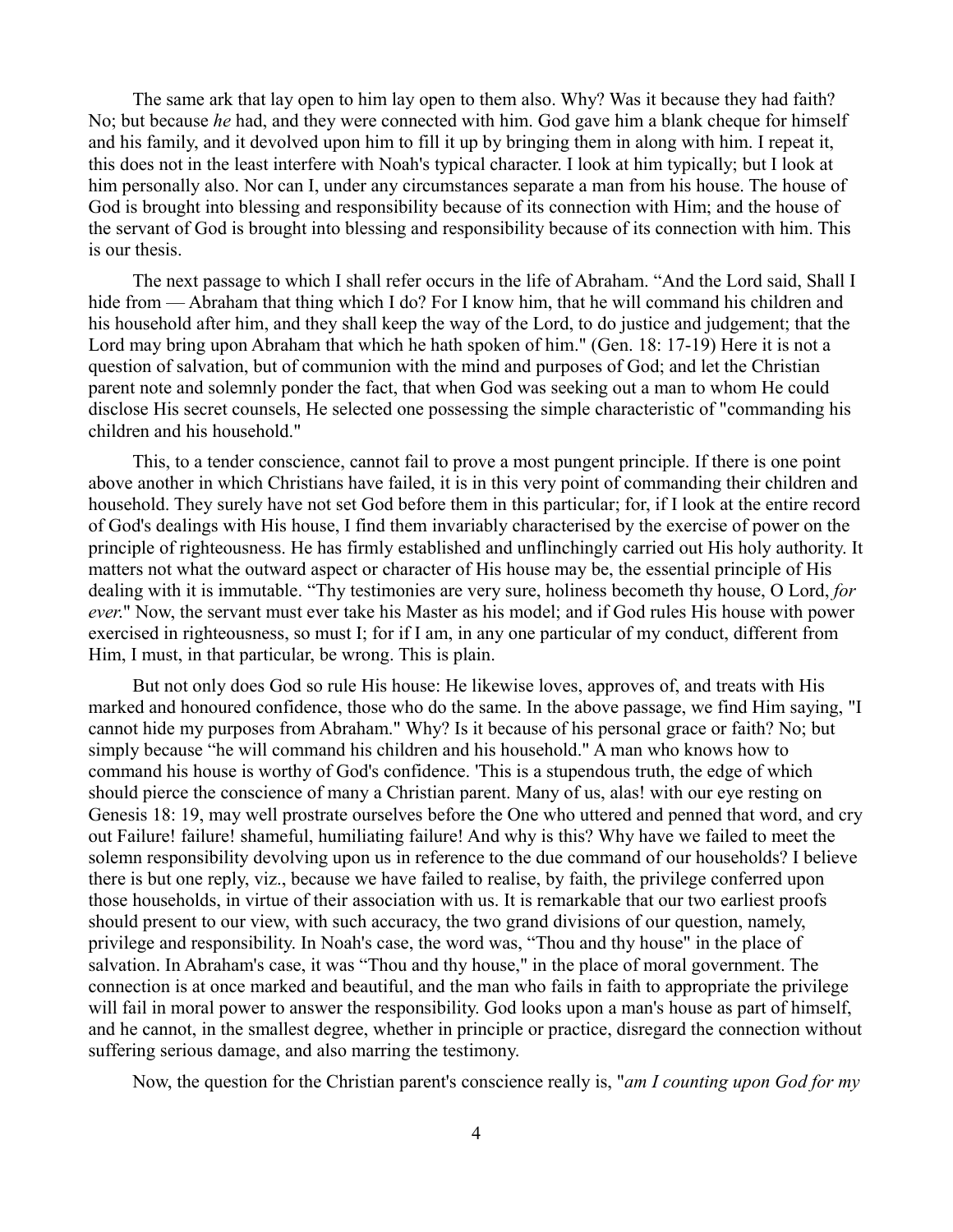*house, and ruling my house for God?"* A solemn question, surely; yet, it is to be feared, very few feel its magnitude and power. And here, perhaps, my reader may feel disposed to demand fuller scripture proof than has yet been adduced, as to our warrant for counting upon God for our houses. I shall, therefore, proceed with the scripture quotations. I give one from the history of Jacob. "And God said to Jacob, Arise, go up to Bethel." This would seem to have been addressed to Jacob personally; but he never thought, for a moment, of disconnecting himself from his family, either as to privilege or responsibility; wherefore it is immediately added: "Jacob said unto *his household*, and to all that were with him, Put away the strange gods that are among you, and be clean, and change your garments; and let us arise, and go up to Bethel." (Gen. 35: 1-3) Here we see that a call to Jacob put Jacob's house under responsibility. He was called to go up to God's house, and the question immediately suggested itself to his conscience whether his own house were it a fit condition to respond to such a call.

We now turn to the opening chapters of the book of Exodus, where we find that one of Pharaoh's four objections to the full deliverance and separation of Israel, had specific reference to "the little ones." "And Moses and Aaron were brought again unto Pharaoh; and he said unto them, Go, serve the Lord your God; but who are they that shall go? And Moses said, We will go with our young, and with our old, with our sons, and with our daughters, with our flocks, and with our herds will we go; *for* we must hold a feast unto the Lord." (Ex. 10: 8, 9)

The reason why they should take the little ones and all with them, was because they were going to hold a feast unto the Lord. Nature might say, Oh! what can these little creatures know about a feast unto the Lord? Are you not afraid of making them formalists? The reply of Moses is simple and decisive, "we will go with our young . . .*for* we must hold a feast unto the Lord." They had no idea of seeking one thing for themselves, and another for their children. they dreamed not of Canaan for themselves and Egypt for their children. How could they taste the manna of the wilderness, or the old corn of the land, while their children were feeding upon the leeks, the onions, and the garlic of Egypt? Impossible. Moses and Aaron understood not such acting. They felt that God's call to them was a call to their little ones; and, moreover, were it not fully carried out, they would no sooner have gone forth from Egypt by one road than their children would draw them back by another. That such would have been the case, Satan was but too well aware, and hence appears the reason of the objection, "*Not so, go now, ye that are men*." This is the very thing which so many professing Christians are doing (or attempting rather to do) at this present time. They profess to go forth themselves to serve the Lord, but their little ones are in Egypt. They profess to have taken "three days' journey into the wilderness;" in other words, they profess to have left the world, they profess to be dead to it, and risen with Christ, as the possessors of a heavenly life, and the heirs and expectants of a heavenly glory; but they leave their little ones behind, in the hands of Pharaoh, or rather of Satan.\* They have given up the world for themselves, but they cannot do so for their children. Hence, on Lord's-day, the professed position of strangers and pilgrims is taken; hymns are sung, prayers uttered, and principles taught, which bespeak a people far advanced in the heavenly life, and just on the borders of Canaan, in actual experience (in spirit, of course, they are already there), but alas! on Monday morning, every act, every habit, every pursuit, every object, contradicts all this. The little ones are trained for the world. The scope, aim, object, and entire character of their education is worldly, in the truest and strictest sense of the word. Moses and Aaron would not have understood such actings; and neither indeed should any moral]y honest heart, or upright mind, understand them. I should have no other principle, portion, or prospect, for my children, but what I have for myself; nor should I train them with a view to any other. If Christ and heavenly glory are sufficient for me, they are sufficient for them likewise; but then the proof that they are really sufficient for me, should be unequivocal. The tone of the parent's character should be such as to afford not a shadow of a doubt as to the real deep-seated purpose and object of his soul.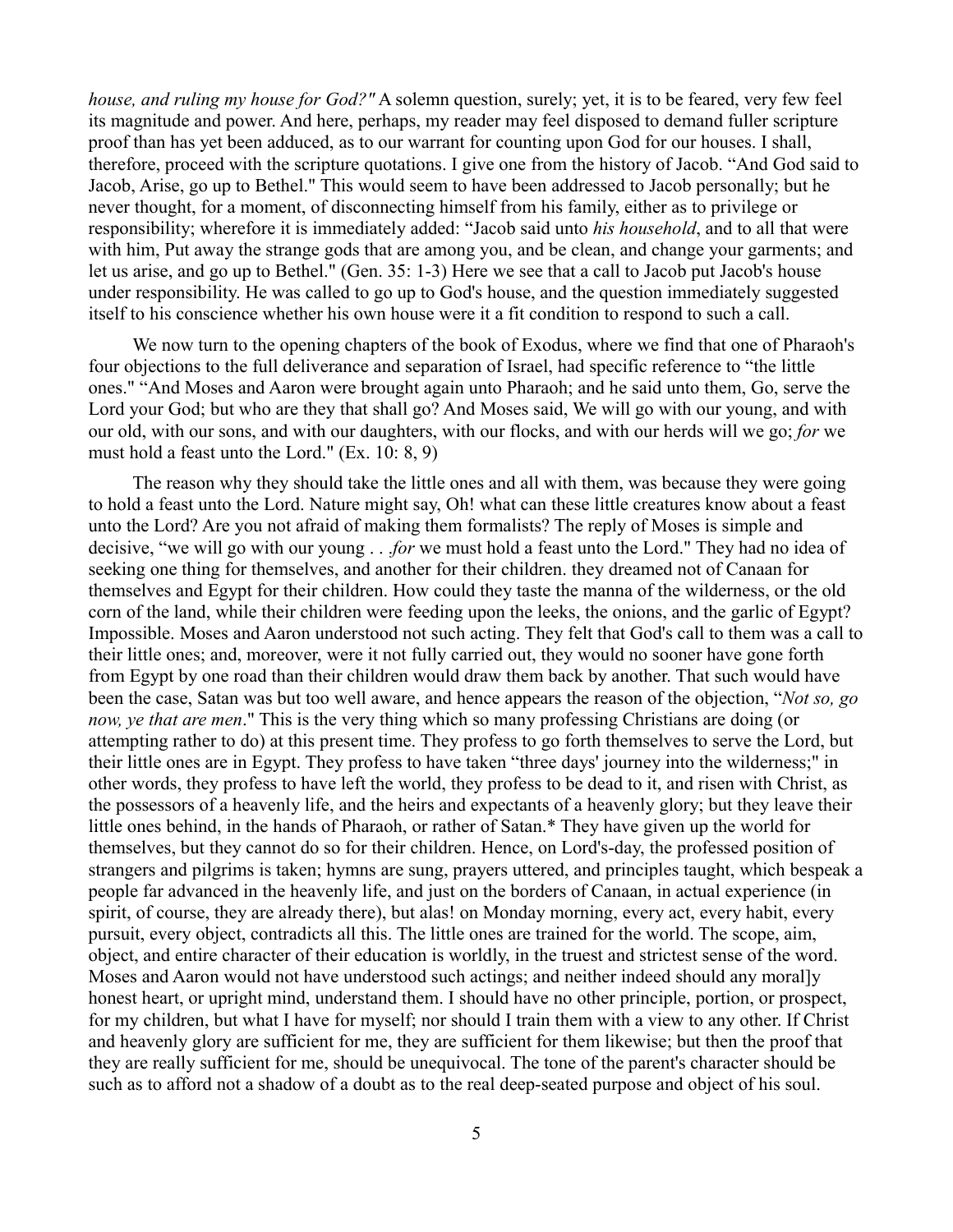{\*It will be said that there cannot be any analogy between the actual removal of people from one country to another, and the training of our children. I reply, the analogy only applies in principle. It is perfectly evident that we cannot take our children to heaven, in the sense in which the Israelites took theirs to Canaan. God alone can fit our children for heaven, by implanting in them the life of His own Son; and He alone can bring them to heaven, in His own time. But, then, although we can neither fit our children for, nor bring them to, heaven, we can, nevertheless, by faith, train them for it; and it is not merely our duty (a poor, cold, and unworthy expression) but our high and holy privilege so to do. Hence, therefore, if the principle on which, and the object with which, we train our children are manifestly worldly, we do, virtually, and so far as in us lies, leave them in the world. And, on the other hand, if our principle and object are, unequivocally, heavenly, then do we, so far as in us lies, train them for heaven. This, my beloved reader, is all that is meant, in this tract, by leaving our children in Egypt or taking them to Canaan. We are responsible to train our children, though we cannot convert them; and God will assuredly bless the faithful training of those whom He has graciously given us.}

But what shall my child say to me, if I tell him that I am earnestly seeking Christ and heaven for him while, at the same time, I am educating him for the world? Which will he believe? Which will exert the more powerful practical influence on his heart and life — my words, or my acts. Let conscience reply; and oh! let it be an honest reply, a reply emanating from its deepest depths, a reply which will unanswerably demonstrate that the question is understood in all its pungency and power. I verily believe the time is come for plain dealing with one another's conscience. It must be apparent to every prayerful and attentive observer of the Christianity of the present day, that it wears a most sickly aspect; that the tone is miserably low; and, in a word, that there must be something radically wrong. As to testimony for the Son of God, it is rarely — alas, how rarely! — thought of. Personal salvation seems to form the very highest object with ninety-nine out of every hundred professing Christians, as if we were left here to be saved; and not, as saved ones, to glorify Christ.

Now, I would affectionately, yet faithfully, suggest the question, whether much of the failure in practical testimony for Christ is not justly traceable to the neglect of the principle involved in the expression, "Thou and thy house." I cannot but think it has much to do with it. One thing is certain, that a quantity of worldliness, confusion, and moral evil has crept in amongst us, through our little ones having been left in Egypt. We see many who, it may be, ten, fifteen, or twenty years ago, took a prominent place in testimony and service, and seemed to have their hearts much in the work, are now gone back lamentably, not having power to keep their own heads above water, much less to help any one else. All this utters a warning voice for Christian parents having rising families; and the utterance is, "BEWARE OF LEAVING YOUR LITTLE ONES IN EGYPT." Many a heart-broken father, at the present moment, is left to weep and groan over his fatal mistake, in reference to his household. He left them in Egypt, in an evil hour, and under a gross delusion, and now when he ventures, it may he in real faithfulness and earnest affection, to drop a word into the ear of those who have grown up around him, they meet it with a deaf ear, and an indifferent heart, while they cling with vigour and decision to that Egypt in which he faithlessly and inconsistently left them. This is a stern fact, the statement of which may send a pang to many a heart; but truth must be told, in order that, though it wounds some, it may prove a salutary warning to others. But I must proceed with the proofs.

{There is, I should say, a very serious error involved in a Christian parent's committing the training of his children to unconverted persons, or even to those whose hearts are not one with him as to separation from the world. It is natural that a child should look up to, and follow the example of, one who has the training and management of him. Now, what can a teacher make of a child, save what he is himself? Whither can he lead him but to where he is himself? What principles can he instil save those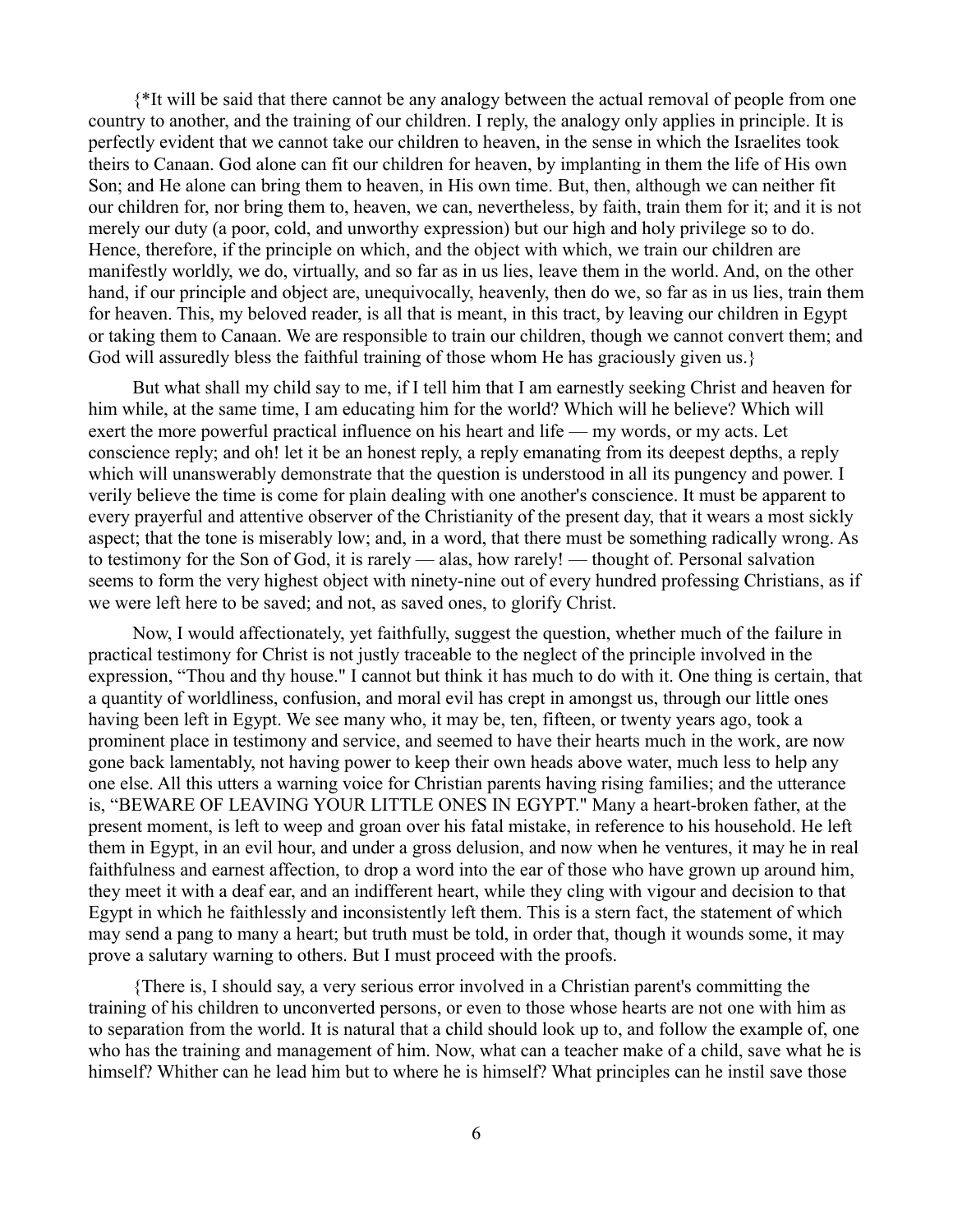which govern his own mind, and form the basis of his own character? Well, if I see a man governed by worldly principles — if I see plainly, from his whole course and character, that he is an unconverted persons shall I commit to him the training or instruction of my children, or the formation of their characters? It would be the height of folly and inconsistency so to do. As well might a man who desired to make an oval-shaped bullet cast the melted lead into a circular mould. The same principle applies to the reading of books. A book is decidedly a silent teacher and former of the mind and character; and if I am called to look well to the character and principles of the living teacher, I am equally so to look to those of a silent teacher. I am quite convinced that, in reference both to books and teachers, we need to have our consciences stirred and instructed.

In the book of Numbers "the little ones" are again introduced to our notice. We have just seen that the real purpose of a soul in communion with God was to go up with the little ones out of Egypt. They must be brought forth from thence at all cost; but neither faith nor faithfulness will rest here. We must not only count upon God to bring them up out of Egypt, but also to bring them on into Canaan. Here Israel signally failed. After the return of the spies, the congregation, on hearing their discouraging report, gave utterance to these fatal accents, "Wherefore hath the Lord brought us Unto this land, to fall by the sword, that our wives and our children should be a prey? Were it not better for us to return into Egypt?" (Num. 14) This was terrible. It was, in reality, so far as in them lay, verifying Pharaoh's wily prediction in reference to these very little ones, "Look to it now, for evil is before you." Unbelief always justifies Satan, and makes God a liar, while faith always justifies God, and proves Satan a liar; and as it is invariably true, that according to your faith so shall it be unto you; so we find, on the other hand, that unbelief reaps as it sows. Thus it was with unhappy, because unbelieving, Israel. "As truly as I live, saith the Lord, *as ye have spoken in mine ears, so will I do to you*. Your carcasses shall fall in this wilderness; and all that were numbered of you, according to your whole number, from twenty years old and upward, which have murmured against me, doubtless ye shall not come into the land concerning which I sware to make you dwell therein, save Caleb the son of Jephunneh, and Joshua the son of Nun. *But your little ones*, which ye said should be a prey, them will I bring in, and they shall know the land which ye have despised. But as for you, your carcasses, they shall fall in the wilderness." (Ver. 28-32) "They limited the Holy One of Israel," as to their little ones. This was a grievous sin, and it has been recorded for our admonition. How constantly does the heart of the Christian parent reason, in reference to the mode of dealing with children, instead of simply taking God's ground about them. It may be said, We cannot make Christians of our children. This is not the question. We are not called to "make "anything of them. This is God's work, and His only; but if He says, "Bring your little ones with you," shall we refuse? I would not make a formalist of my child, and I *could* not make him a real Christian; but if God, in infinite grace, says to me, "I look upon your house as part of yourself, and, in blessing you, I bless it," shall I, in gross unbelief of heart, refuse this blessing, lest I should minister to formalism, or because I cannot impart reality? God forbid. Yea, rather, let me rejoice with deep unfeigned joy, that God has blessed me with a blessing so divinely rich and full that it extends not only to me, but also to all who belong to me; and, seeing that grace has given me the blessing, let faith take it up and appropriate it.

{Very many content themselves with the assurance that, at some time or other, their children will be converted. But this is not taking God's ground with them now. If we have the assurance that they are within the range of God's purpose, why do we not act upon that assurance? If we are waiting to see certain evidences of conversion in them, before we act as Scripture directs, it is plain that we are looking at something besides God's promise. This is not faith The Christian parent is privileged to look upon his child now, as one to be trained for the Lord. He is bound to take this ground, in faith, and train Him thus, looking to God, in the fullest assurance, for the result. If I wait to see fruits, this is not faith.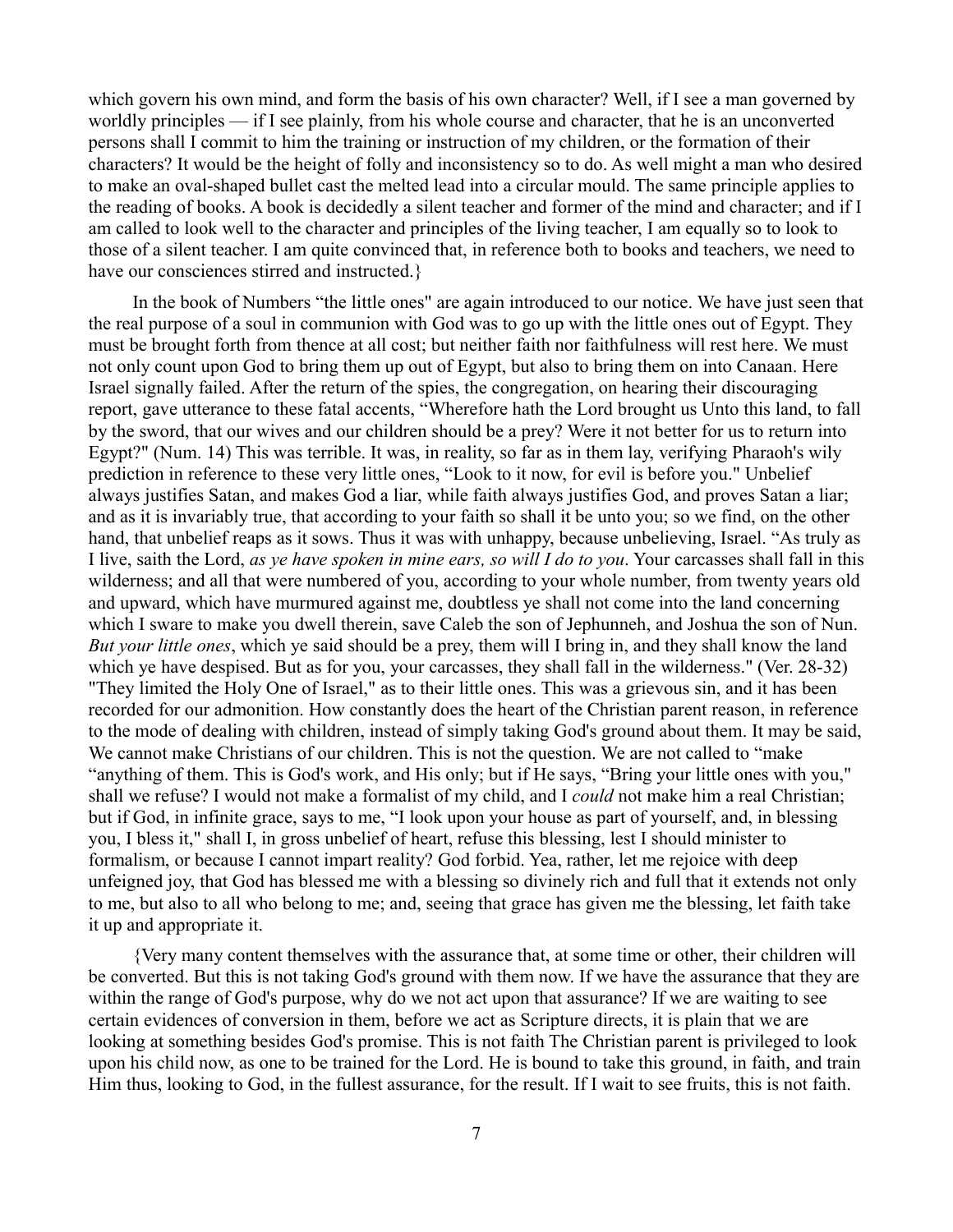Besides the question arises, what are my children now? They may be going about like idle, wilful vagrants, bringing sad dishonour on the name and truth of Christ, and yet, all the while, I satisfy myself by saying. I know they will be converted yet. This will never do. My children should be now. a testimony for God; and they can only be this by my taking God's ground with them, and going on with Him about them.}

But, let us remember, that the way to prove our entrance into the blessing is by fulfilling the responsibility. To say that I am counting upon God to bring my children to Canaan, and yet, all the while, educating them for Egypt, is a deadly delusion. My conduct proves my profession to be a lie, and I am not to wonder if, in the righteous dealings of God, I am allowed to be filled with the fruit of my own doings. Conduct will ever prove the reality of our convictions; and, in this, as in everything else, that word of the Lord is most solemnly true, "If any man will do his will, he shall know of the doctrine." We often want to know the doctrine before we do the will, and the consequence is, we are left in the most profound ignorance. Now, to do the will of God in reference to our children, is to treat them as He does, by regarding them as part of ourselves, and training them accordingly. It is not merely by hoping they may ultimately prove to be the children of God, but by regarding them as those who are already brought into a place of privilege, and dealing with them upon this ground in reference to everything. According to the thoughts and acting's of many parents, it would seem as though they regarded their children in the light of heathens, who had no present interest in Christ, or relationship to God at all. This is, assuredly, falling grievously short of the divine mark. Nor is this a question, as it is too often made, of infant or adult baptism. No; it is simply and entirely a question of faith in the power and extent of that peculiarly gracious word, "Thou and thy house" — a word, the force and beauty of which we shall see more and more fully as we proceed.

Throughout the book of Deuteronomy, the children of Israel are, again and again, instructed to set the commandments, the statutes, the judgements, and precepts of the law before their little ones; and these same little ones are contemplated as enquiring into the nature and object of various ordinances and institutions. The reader can easily run through the, various passages.

I now pass on to that truly memorable resolution of Joshua, "Choose you this day whom ye will serve ...... but as for me and my houses we will serve the Lord." (Joshua 24: 15) Observe, "Me and my house." He felt it was not sufficient that he himself should be personally pure from all contact with the defilements and abominations of idolatry; he had also to look well to the moral character and practical condition of his house. Though Joshua were not to worship idols, yet, if his children did so, would he be guiltless? Certainly not. Moreover, the testimony of the truth would have been as effectual marred by the idolatry of Joshua's house as by the idolatry of Joshua himself; and judgement would have been executed accordingly. It is well to see this distinctly. The opening of the first book of Samuel affords most solemn demonstration of the truth of this: "And the Lord said to Samuel, Behold, I will do a thing in Israel, at which both the ears of every one that heareth it shall tingle. In that day l will perform against Eli all things which I have spoken concerning his house: when I begin, I will also make an end. For I have told him that I will judge his house for ever for the iniquity which he knoweth; BECAUSE HIS SONS MADE THEMSELVES VILE AND HE RESTRAINED THEM NOT." (1 Sam. 3: 11-13)

Here we see that, no matter what the personal character of the servant of God may be, yet, if he fail in the due regulation of his house, God will not hold him guiltless. Eli should have restrained his sons. It was his privilege, as it is ours, to be able to count upon the specific power of God in the subjugation of every element in his house which was calculated to mar the testimony; but he did not do this, and, hence, his terrible end was, that he broke his neck about the house of God, because he had not broken his heart about his own house. Had he waited upon God about his wilful sons — had he acted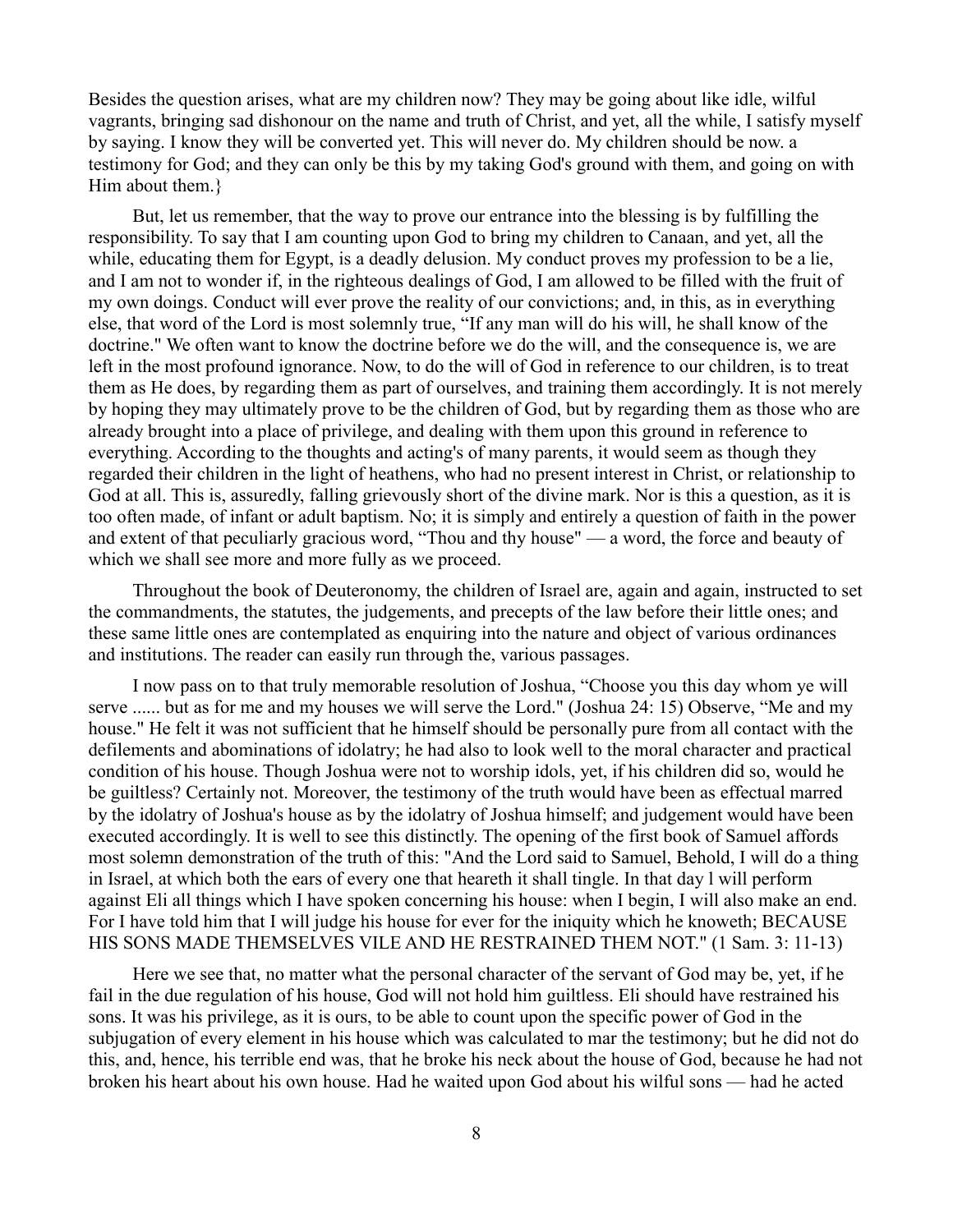faithfully — had he discharged the holy responsibilities devolving upon him, the house of God would never have been desecrated, and the ark of God would not have been taken. In a word, had he treated his house as part of himself, and made it what it ought to be, he would not have called down upon himself the heavy judgement of him whose principle it is, never to separate the words, "*Thou and thy house*."

But, how many parents have since trodden in Eli's footsteps! Through an utterly false idea in reference to the entire basis and character of parental relationship, they have allowed their children, from infancy to boyhood, and from boyhood to manhood, in the unrestrained indulgence of the will. Not having faith to take divine ground, they have failed in moral power to take even the human ground of making their children respect and obey them, and the issue has presented to view the most fearful picture of lawless extravagance and wild confusion. The highest object for the servant of God to set before him in the management of his house, is the testimony therein afforded to the honour of Him to whose house he himself belongs. This is really the proper ground of action. I must not seek to have my children in order because it would be an annoyance and inconvenience to me to have them otherwise, but because the honour of God is concerned in the god]y order of the households of all those who form constituent parts of His house.

Here, however it may be objected that, up to this point, we have been breathing only the atmosphere of Old Testament scripture, and that the principles and proofs have been only thence deduced; now, on the contrary, God's principle of action is grace according to election, and this leads to the calling out of a man, irrespective of all domestic ties and relationships, so that you may find a most godly, devoted, heavenly minded saint at the head of a most ungodly, irregular, worldly family. I maintain, in opposition to this, that the principles of God's moral government are eternal, and, therefore, whether developed in one age or another, they must be the same. He cannot, at one time, teach that a man and his house are one, and commend him for ruling it properly, and, at another time, teach that they are not one, but permit him to rule his house as he pleases. This is impossible.

God's approval or disapproval of things, flows out of what He is in Himself; and, in this matter, in particular, inasmuch as God rules His own house according to what He is Himself, He commands His servants to rule their houses upon the same principle. Has the dispensation of grace or of Christianity come in to upset this lovely moral order? God forbid! Nay, it has rather, if possible, added new traits of beauty thereto. Was the house of a Jew looked at as a part of himself, and shall the house of a Christian be different? Truly not. It would be a sad abuse, and an anomalous application of that heavenly word. Grace, to apply it to the misrule and demoralisation that prevail in the houses of numberless Christians of the present day. Is it grace to allow the will to ride rampant? Is it grace to have all the passions, tempers, whims, and appetites of a corrupt nature indulged? Alas! call it not grace, lest our souls should lose the real meaning of the word, and begin to imagine it to be what we have called it. Call it by its proper names — a monstrous abuse — a denial of God, not only as the Ruler of His own house, but as the Moral Administrator of the universe — a flagrant contradiction of all the precepts of inspiration on this deeply-important subject.

But let us turn to the New Testament and see if we cannot find in its sacred pages ample proof of our thesis. Does the Holy Ghost, in this grand section of His book, exclude a man's house from the privileges and responsibilities attached thereto in the Old Testament? We shall see, very plainly, that He does no such thing. Let us have the proofs. In Christ's commission to His Apostles, we find these words, "And into whatsoever city or town ye shall enter, inquire who in it is worthy; and there abide till ye go thence. And when ye come into an house, salute it. And if the house (not merely the master) be worthy, let your peace come upon it; but if it be not worthy, let your peace return to you again." (Matt.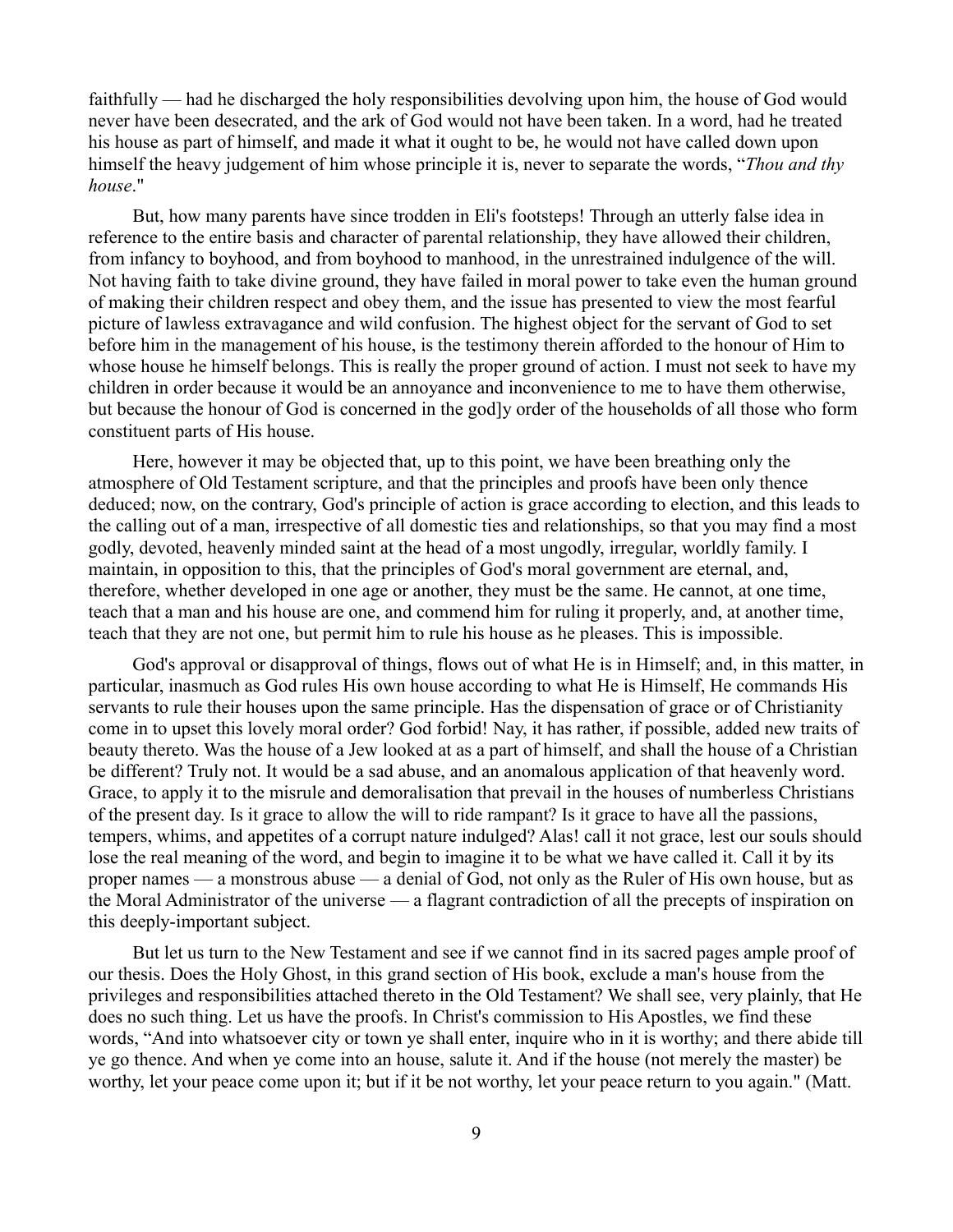10: 11-13) Again, "And Jesus said unto Zacchaeus, This day is salvation come to *this house,* forasmuch as he also is a son of Abraham. For the Son of Man is come to seek and to save that which was lost. (Luke 19: 9, 10) So in the case of Cornelius: "Send men to Joppa, and call for Simon, whose surname is Peter; who shall tell thee words whereby *thou and all thy house* shall be saved." (Acts 11: 13, 14) So also to the jailer at Philippi: "Believe on the Lord Jesus Christ, and *thou shalt be saved and thy house*." (Acts 16: 31) Then we have the practical result: "And when he had brought them into his house, he set meat before them, and rejoiced, believing in God with *all his house*." (Ver. 34) In the same chapter, Lydia says, "If ye have judged me to be faithful to the Lord, come into my house and abide." (Ver. 15.) "The Lord give mercy unto the house of Onesiphorus." Why? was it because of its actings toward him? No; but "because he oft refreshed me, and was not ashamed of my chain." (2 Tim. 1: 16) "A bishop must be one that ruleth well his own house, having his children in subjection with all gravity. For if a man know not how to rule his own house, how shall he take care of the church of God?" (1 Tim 3: 4)

In all these scriptures, we find the same great truth maintained, namely, that when God visits a man with blessings and responsibilities, He visits His house with the same. We may range through the entire canon of inspiration, and see this practical principle maintained throughout. It is worthy of God to teach His children this. But alas! brethren, beloved in the Lord, we have grievously failed in this very thing. As serious a blow has been given to the testimony to God's Son, in these last times, by our failure in this particular, as in anything else. True, there have been varied forms of evil — pride, vanity, worldliness, carnality, mixed motives, unhallowed traffic in unfelt truth, attempts to minister out of the presence of God, ungodly display of mere fleshly or intellectual energy, a making use of the precious word of God as a pedestal on which to show off ourselves, miserable figuring before men, the basest assumption of position and affectation of gift, a dishonest putting forth of principles of which our own consciences had never duly felt the sharp edge, a holding up, before others, scales in which we had never weighed ourselves in the presence of God, lamentable deficiency in a well-adjusted conscience, which would have led us to see the manifest inconsistency between the principles professed and the practices adopted.

In all these things, as well as in many others, there has been the deepest and most marked failure — failure which has grieved that Holy Spirit of God whereby we profess to be sealed, and which has brought dishonour upon that holy name by which we are called. The thought of this should put us in the place of sackcloth and ashes, the place of shame and confusion of face, the place of humiliation and confession — put us there, not merely for a passing moment, a day or a week, but until God Himself take us out of it. Alas I brethren, we attend meetings for prayer and humiliation, and no sooner do we rise from our knees, than we prove, by the detestable levity of our spirit and deportment, how marvellously little we have entered into the truth and reality of our position and state before God. This will never do, never reach the deep and far-spread root of our disease. The furrows of conscience must be laid as deep as the ploughshare of divine truth can lay them, for there alone can the seeds of divine truth be sown. God has His implement for ploughing and sowing at the same moment, and that implement is TRUTH. But, then, we must present to the action of this truth "an honest and good heart," a tender conscience, and an upright mind. Now, if truth acts upon us, in this way, what will it reveal? What is our condition? What aspect do we present in the midst of that very sphere in which the Master has commanded us to "occupy till he come." The answer to these enquiries cannot be gathered from the pages of our books, our tracts, or our periodicals; for truly one has learnt that it is a much easier thing to scribble truth on paper, than to imprint it on the conscience, and exhibit it in the ten thousand details and varied relationships of actual life. Our writings, therefore, are not exactly the thing; though even they, if examined with a calm, chastened, matured, and spiritual judgement, beneath the searching eye of a righteous God, would be found to contain much crude speculation, much unintelligible and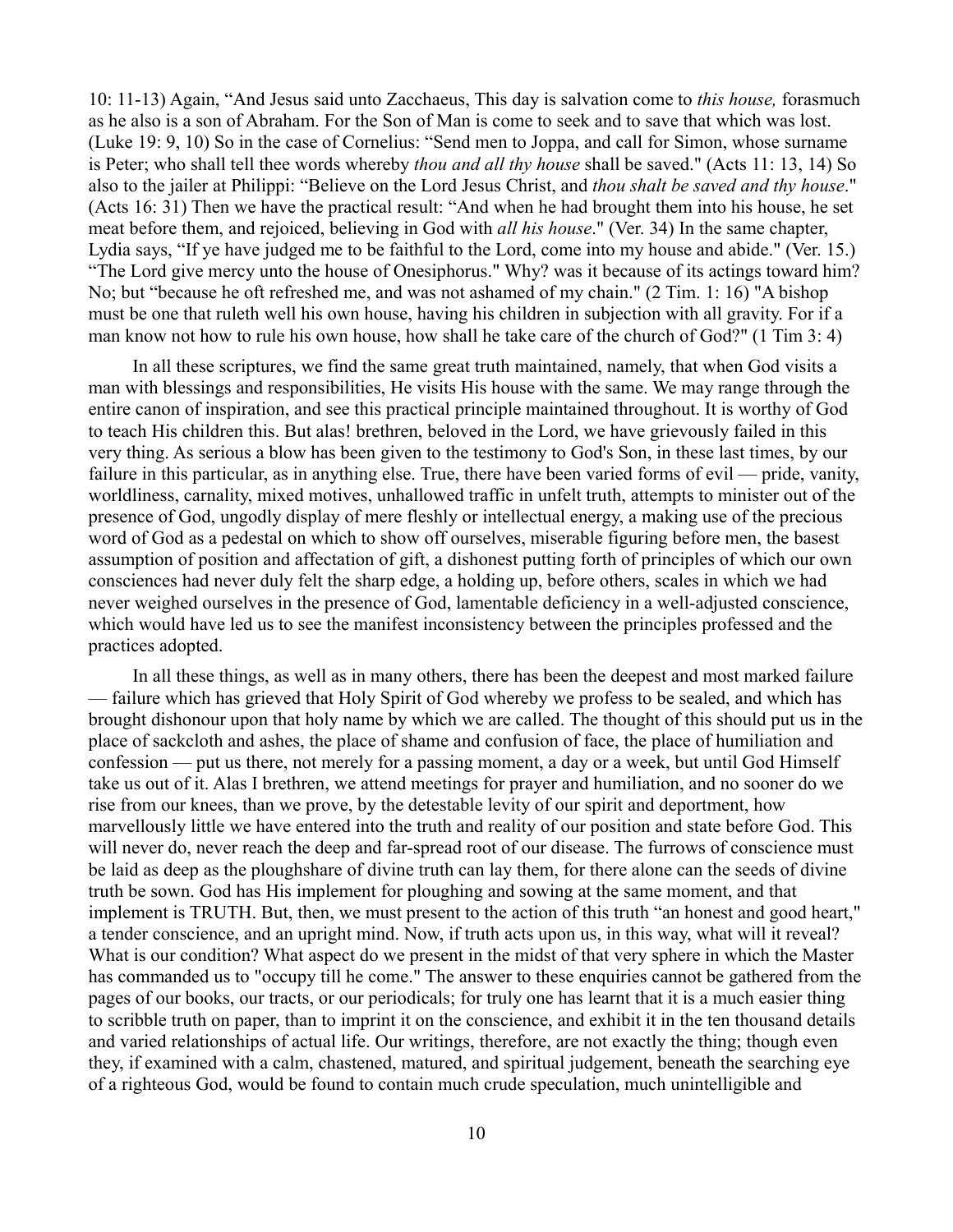profitless matter, if not much positive unsoundness, calling for profound sorrow and humiliation of heart before our God.

But, if our writings are not the thing, what shall we say of our public meetings — meetings for worship, meetings for prayer, meetings for general edification? What of these? Where is their power, unction, freshness, and elevated tone? Is it not well known and painfully felt by hundreds that, with few exceptions, the meetings are dull, flat, heavy, and unprofitable? Why is this? The promise of Christ remains true. "Where two or three are gathered together in my name, there am I in the midst of them." Now, where His presence is realized, there must be power; but He will not vouchsafe His presence unless our hearts are true to Him as the specific object of our assembly. If we have any lower object than Himself before us, we cannot be said to be gathered in His name, and as a consequence, His presence will not be realized. How many there are who attend meetings without having Christ as their direct and primary object. Some go to hear sermons in order that they may be edified. With such, edification, and not Christ, is the object to which they are gathered. It will not do to say it is Christ and edification, for I cannot possibly have two objects before my mind at the same time; hence, if my object be edification, I am not gathered in the name of Christ, and, therefore, I cannot have that clear, distinct sense of His presence which Matthew 18: 20 warrants. There may be many pious emotions and aspirations, much religious feeling, much intellectual interest in, and occupation about, the letter of scripture, or points of truth; but all these may exist without the slightest realisation of Christ's holy and elevating presence.

Some there are who present themselves in the assembly with their hearts big with thoughts about something they are going to do or say. They have a chapter to read, a hymn to give out, some remarks to make, or they intend to pray, and they are watching for a convenient opportunity to push themselves forward and carry out their intention. With such, it is painfully manifest that Christ is not the object, but self and its miserable doings and sayings. Such persons do a vast deal to rob the assembly of its distinctive holiness, power, and elevation. With them it is not Christ presiding, but the flesh figuring, and this, too, under the most awful circumstances. Flesh may act at an Orange lodge, or on a political platform; but, at an assembly of saints, it should be as though it did not exist. I have no right to present myself before the Lord. in the assembly of His people, with my ready-made discourse, my pre-arranged chapter, or selected hymn. I should go thither to sit in His presence and yield myself to His sovereign rule. In a word, I should go in His name; I should have Him alone as my object; I should forget all in comparison with Him. It is not that, having Him as my object, I may not impart or receive edification; quite the reverse: nay, it is only when I set Him before me, that 1 shall really do either the one or the other. The less is always included in the greater. If I have Christ, I shall surely have edification; but if I seek the latter instead of the former — if I make it my object, I shall lose both.

But, further, how many there are who attend Christian assemblies with unpurged consciences, unjudged hearts, and unmortified flesh! Prayerless and faithless, cold and barren, they take their seats on the benches, without any object at all. They go mechanically, because it is customary to go, but they are not governed by any distinct object. To such, the assembly is the merest religious formality, and they themselves act as a drain upon others. They are actually in the way — a most positive hindrance to general blessing and freshness.

Thus, we see, there are various causes conspiring to sap the springs of life and vigour in the public meetings, and various reasons for the generally low tone and enfeebled testimony amongst us. To get at the bottom of these, there should be a very deep work of conscience. The enquiry, "Lord, is it I?" should come forth from many a heart. It is perfectly vain to hope for any permanent blessing or restoration until we are all brought thoroughly down into the place of true contrition and self-judgment.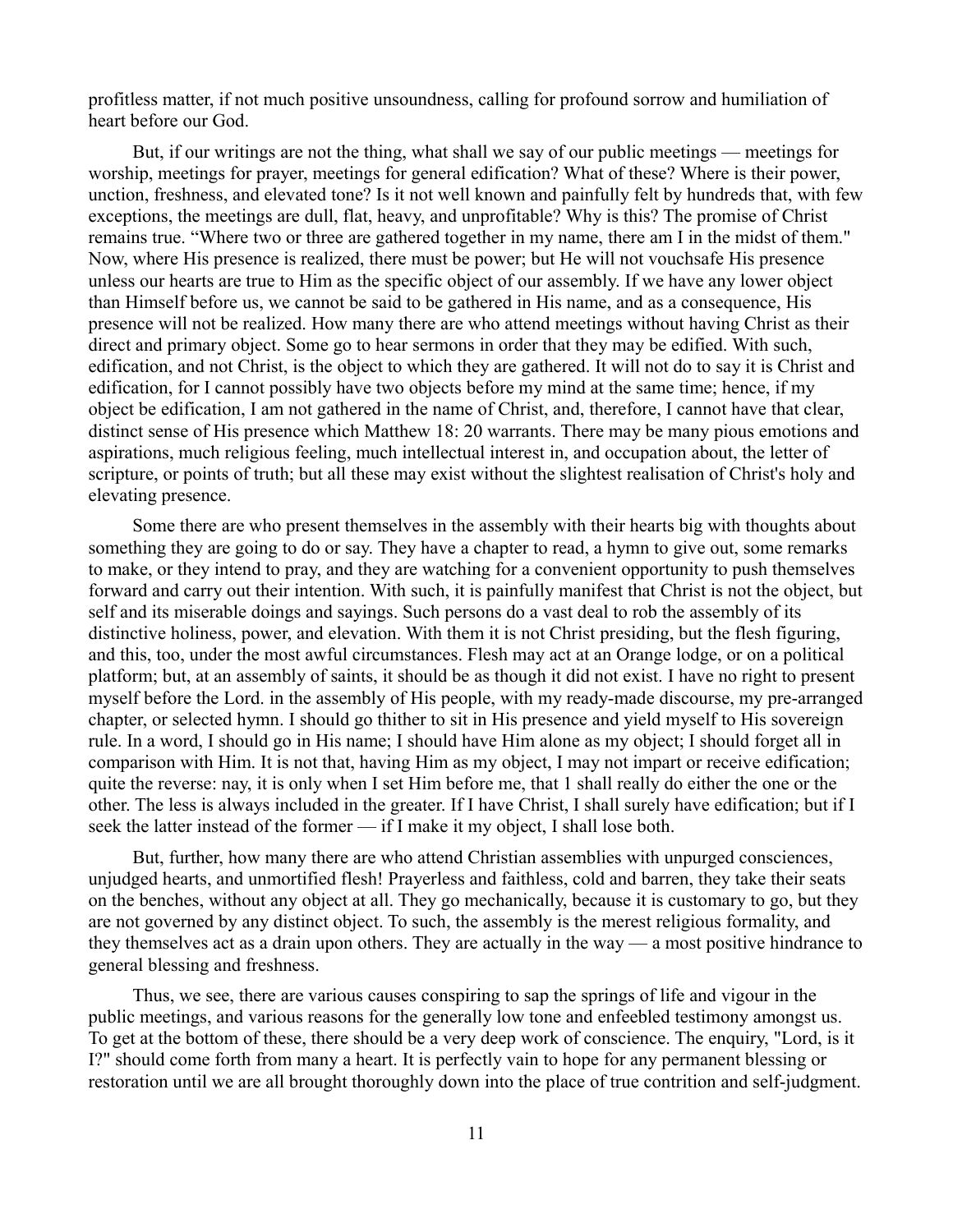If ever we are to start again upon a course of testimony for Christ, we must start from His very feet, having taken our place there in the genuine sense of what we are, and where we have failed and come short. Not one can throw stones at another. We have all sinned and come short of the glory of God, and the testimony of God's Son. We have all contributed, according to our mode and measure, to the woefully death-like condition of things around us.

Nor is it a mere church question — a mere difference of judgement as to points of truth, however important in themselves. No, brethren; the world, the flesh, and the devil are at the bottom of our present sorrowful condition and we are each called upon, by every argument which the love of Christ can put before us, to judge ourselves individually — judge ourselves thoroughly in the presence of God; and I am convinced that when this process of judgement has gone on, we shall find that one of the most fruitful sources of weakness and failure will be suggested by the expression, "Thou and thy house; or the Christian at home." I never can form a correct judgement of a man from seeing him or hearing him in a meeting. He may seem a very spiritual person, and teach very beautiful and very true things; but let me go home with him, and there I learn the true state of things. He may speak like an angel from heaven, but if his house be not ruled according to the mind of God, he will not be a real witness for Christ.

Now, under the term "house," three things are included, viz., the house itself, the children, and the servants. All these, whether taken together or separately, should bear the distinct stamp of God. The house of a man of God should be ruled for God, in His name and for His glory. The head of a Christian household is the representative of God. Whether as a father, or as a master, he is, to his household an expression of the power of God; and he is bound to walk in the intelligent recognition and practical development of this fact. It is on this principle he is to provide for and govern the whole. Hence, If any provide not for his own house, he hath denied the faith, and is worse than an infidel." By neglecting the sphere over which God has set him, he proves his ignorance of, and unlikeness to, the One whom he is called to represent.

This is plain enough. If I want to know how I am to provide for and rule my house, I have only carefully to study the way in which God provides for and rules His house. This is the true way to learn. Nor is it here a question as to the actual conversion of the constituent parts of the household. Not at all; what I desire to press upon all Christian heads of houses is, that the whole affair, from one end to the other, should distinctly wear the stamp of God's presence and God's authority — that there should be a clear acknowledgement of God on the part of every member. That everything should be so conducted as to elicit the confession*, "God is here;"* and all this not that the head of the house may be praised for his moral influence and judicious management, but simply that God may be glorified. This is not too much to aim at; yea, we should never rest satisfied with anything less. A Christian's house should be but a miniature representation of the house of God, not so much in the actual condition of individual members, as in the moral order and godly arrangement of the whole.

Some may shake their heads and say, This is all very fine, but where will you get it? I only ask, Does the word of God teach a Christian man so to rule his house? If so, woe be to me if I refuse or fail to do so. That there has been the most grievous failure in the management of our houses, every honest conscience must admit; but nothing can be more shameful than for a man calmly and deliberately to sit down satisfied with a disordered condition of his house because he cannot attain to the standard which God has set before him. All I have to do is to follow the line which scripture has laid down, and the blessing must assuredly follow, for God cannot deny Himself. But if I, in unbelief of heart, say I cannot reach the blessing, of course I never shall. Every field of blessing or privilege which God opens before us, demands an energy of faith to enter. Like Canaan of old, to the children of Israel; there it lay, but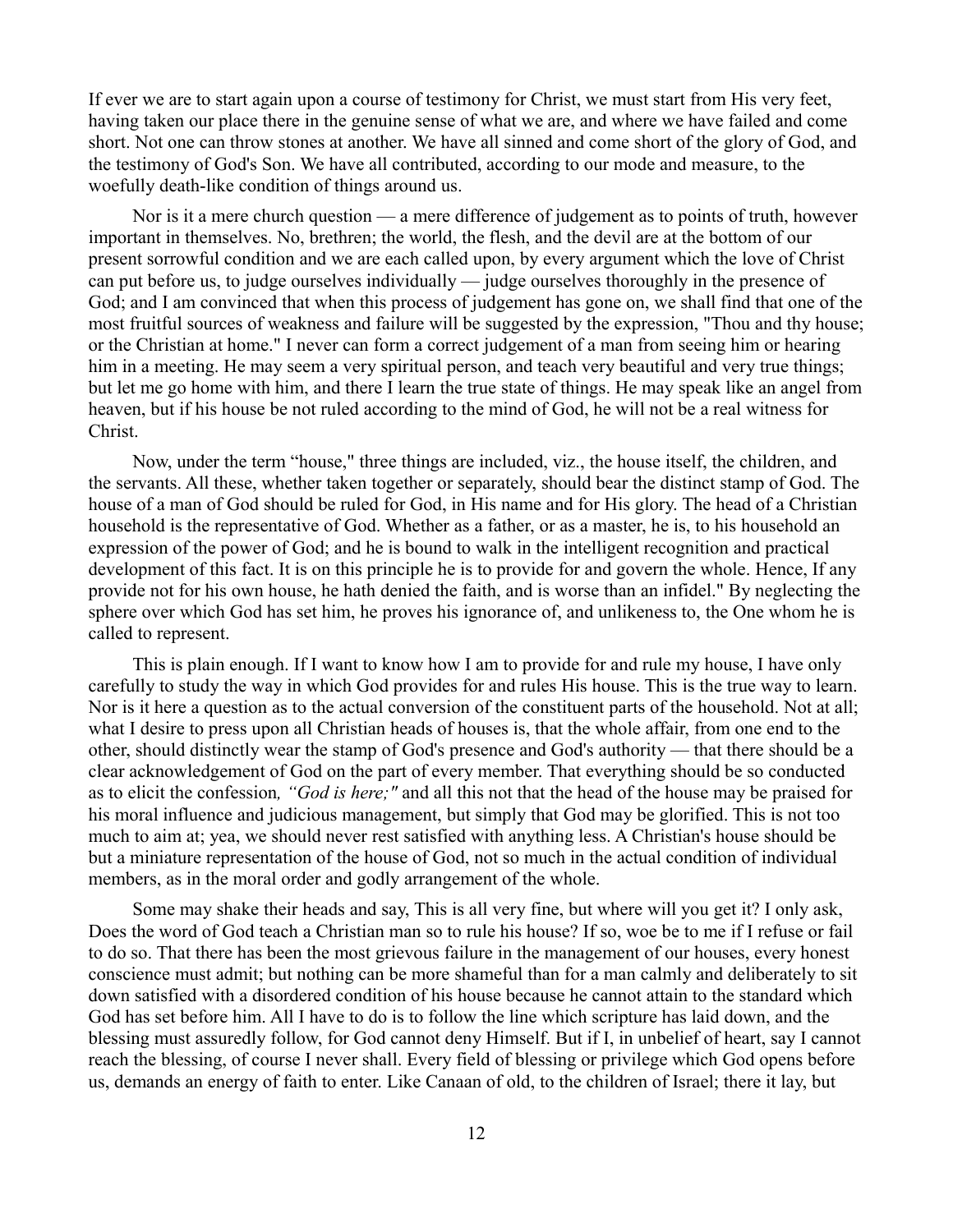they had to go thither, for the word was, "every place that thy foot shall tread upon." Thus it is ever. Faith takes possession of what God gives. We should aim at everything which tends to glorify Him who has made us all we are or ever shall be.

But what can be more dishonouring to God than to see the house of His servant the very reverse of what He would have it? And yet, were we to judge from what constantly meets our view, it would seem as if many Christians thought that their houses had nothing whatever to do with their testimony. Most humbling is it to meet with some who, so far as they are personally concerned, seem nice Christians, but who entirely fail in the management of their houses. They speak of separation from the world, but their houses present the most distressingly worldly appearance. They speak of the world being crucified to them, and of their being crucified to the world, and yet the world is stamped on the very face of their whole establishment. Everything seems designed to minister to the lust of the flesh, the lust of the eye, and the pride of life. Magnificent pier-glasses to reflect the flesh; sumptuous carpets, sofas, and loungers for the ease of the flesh; glittering chandeliers for the pride and vanity of the flesh. But it may be said, it is taking low ground to descend to such particulars. I reply, the daughters of Zion might just as well have passed the same comment upon the following solemn appeal: "In that day the Lord will take away the bravery of their tinkling ornaments about their feet, and their cauls, and their round tires like the moon, the chains, and the bracelets, and the mufflers, the bonnets, and the ornaments of the legs, and the headbands, and the tablets, and the earrings, the rings, and nose jewels, the changeable suits of apparel, and the mantles, and the wimples, and the crisping pins, the glasses, and the fine linen, and the hoods, and the veils." (Isa. 3: 18-23.)

This was descending to very minute particulars. The same might be said of the following passage from Amos: "Woe to them that are at ease in Zion ..... that lie upon beds of ivory, and stretch themselves upon their couches, and eat the lambs out of the flock, and the calves out of the midst of the stall; that chant to the sound of the viol, and invent to themselves instruments of music, like David." (Amos 6: 1-5.) The Spirit of God can descend to particulars when the particulars are there to be descended to. But, it may be further objected, "We must furnish our houses according to our rank in life*."* Wherever this objection is urged, it reveals very fully the real ground of the objector's soul. That ground is the world, unquestionably. "*Our rank in life!"* What does this really mean, as applied to those who profess to be *dead*? To talk of our rank in life, is to deny the very foundations of Christianity. If we have rank in life, then it follows that we must be alive as men in the flesh — men according to nature, and then the law has its full force against us, "For the law hath dominion over a man so long as he liveth." Hence this rank in life becomes a most serious matter.

But, let me ask, how did we get rank in life? or, in what life is it? If it be in this life, then we are liars whenever we talk of being "crucified with Christ" — "dead with Christ" — "buried with Christ'' — "risen with Christ" — "outside the camp with Christ" — "not in the flesh" — "not of the world that fadeth away." All these are so many splendid lies to those possessing, or pretending to, a rank in this life. This is the real truth of the matter; and we must allow the truth to reach and act upon our consciences, that it may influence our lives. What, then, is the only life in which we have a rank? The resurrection life of Christ. Redeeming love has given us a rank in this life, and truly we know that worldly furniture, costly array, ridiculous parade and retinue, have nothing to do with rank in this life. Ah! no; the circumstances which comport with rank in heavenly life are, holiness of character, purity of life, spiritual power, profound humility, separation from everything which directly savours of the flesh and the world. To furnish our persons and our houses with these things, would be furnishing them "according to our rank in life." But in point of fact, this objection does really bring out the true principle at the heart's core. It has already been remarked that the house reveals the moral condition of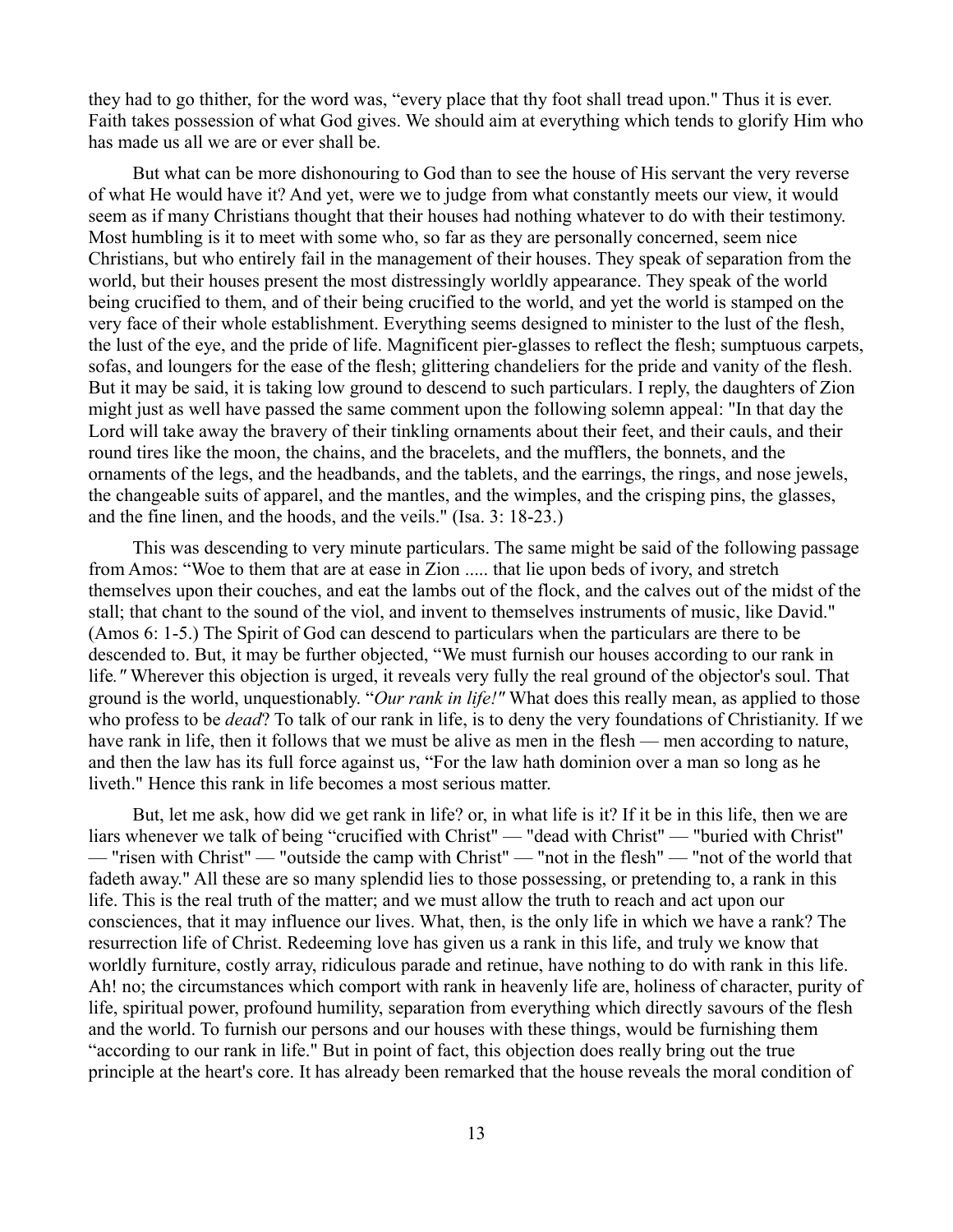the man; and this objection confirms that statement. People who talk, or even think, of rank in life, have, "in their hearts, turned back again into Egypt." And what does God say will be the end of such? "I will carry you away beyond Babylon." Yes, it is greatly to be feared, that the great millstone of Revelation 18 presents but too true a picture of the end of much of the sickly, spurious, hollow Christianity of the present day.

It may, however, be further urged that Christianity affords no warrant for filthy and irregular houses. This is most true. I know few things more distressing and dishonouring, than to see the house of a Christian characterised by filth and confusion. Such things could never exist in connection with a really spiritual or even a well-adjusted mind. You may set it down that there must be something radically wrong wherever such things exist. Here, in an especial manner, the house of God presents itself before us as a blessed model. Over the door of that house may be seen inscribed this wholesome motto, "Let all things be done decently, and in order;" and all who love God and His house will desire to carry out this precept at home.

The next point suggested by the expression, "Thou and thy house," is the management of our children. This is a sore and deeply-humbling point to many of us, inasmuch as it discloses a fearful amount of failure. The condition of the children tends, more than anything, to bring out the condition of the parent. The real measure of my surrender of the world, and my subjugation of nature, will constantly be shown in my thoughts about and treatment of my children. I profess to have given up the world, so far as I am personally concerned; but then I have children. Have I given up the world for them as well? Some may say, How can I? They are in nature, and must have the world. Here again the true moral condition of the heart is revealed. The world is really not given up, and my children are made an excuse for grasping again what I professed to have given up, but my heart retained all the while. Are my children part of myself, or are they not? Part of myself, assuredly. Well, then, if I profess to have relinquished the world for myself, and yet am seeking it for them, what is it but the wretched anomaly of a man half in Egypt and half in Canaan? We know where such an one is wholly, and in reality. He is wholly and really in Egypt. Yes, my brethren, here is where we have to judge ourselves. Our children tell a tale. The music master, and the dancing master, are surely not the agents which the Spirit of God would select to help our children along, nor do they, by any means, comport with that high-toned Nazariteship to which we are called. These things prove that Christ is not the chosen and amply sufficient portion of our souls. What is sufficient for me, is sufficient for those who are part of me. And shall I be so base as to train my children for the devil and the world? Shall I minister to and pamper that in them which I profess to mortify in myself? It is a grievous mistake, and we shall find it so. If my children are in Egypt, I am there myself. If my children savour of Babylon, I savour of it myself: If my children belong to a corrupt worldly religious system, I belong to it myself, in principle. "Thou and thy house" are one; God has made them one; and "what he has joined together, let no man put asunder."

This is a solemn and searching truth, in the light of which we may clearly see the evil of urging our children along a path upon which we profess to have for ever turned our backs, as believing firmly that it terminates in hell fire. We profess to count the world's literature, its honours, its riches, its distinctions, its pleasures, all "dung and dross," yet these very things, which we have declared to be only hindrances to us in our Christian course, and which, as such, we have professed to cast aside, we are diligently setting before our children as things perfectly essential to their progress. In so doing, we entirely forget that things which act as clogs to us, cannot possibly act as helps to our children.\* It were infinitely better to throw off the mask, and declare plainly, that we have not given up the world at all; and nothing ever made this thoroughly manifest but our children. The Lord, I believe, in righteous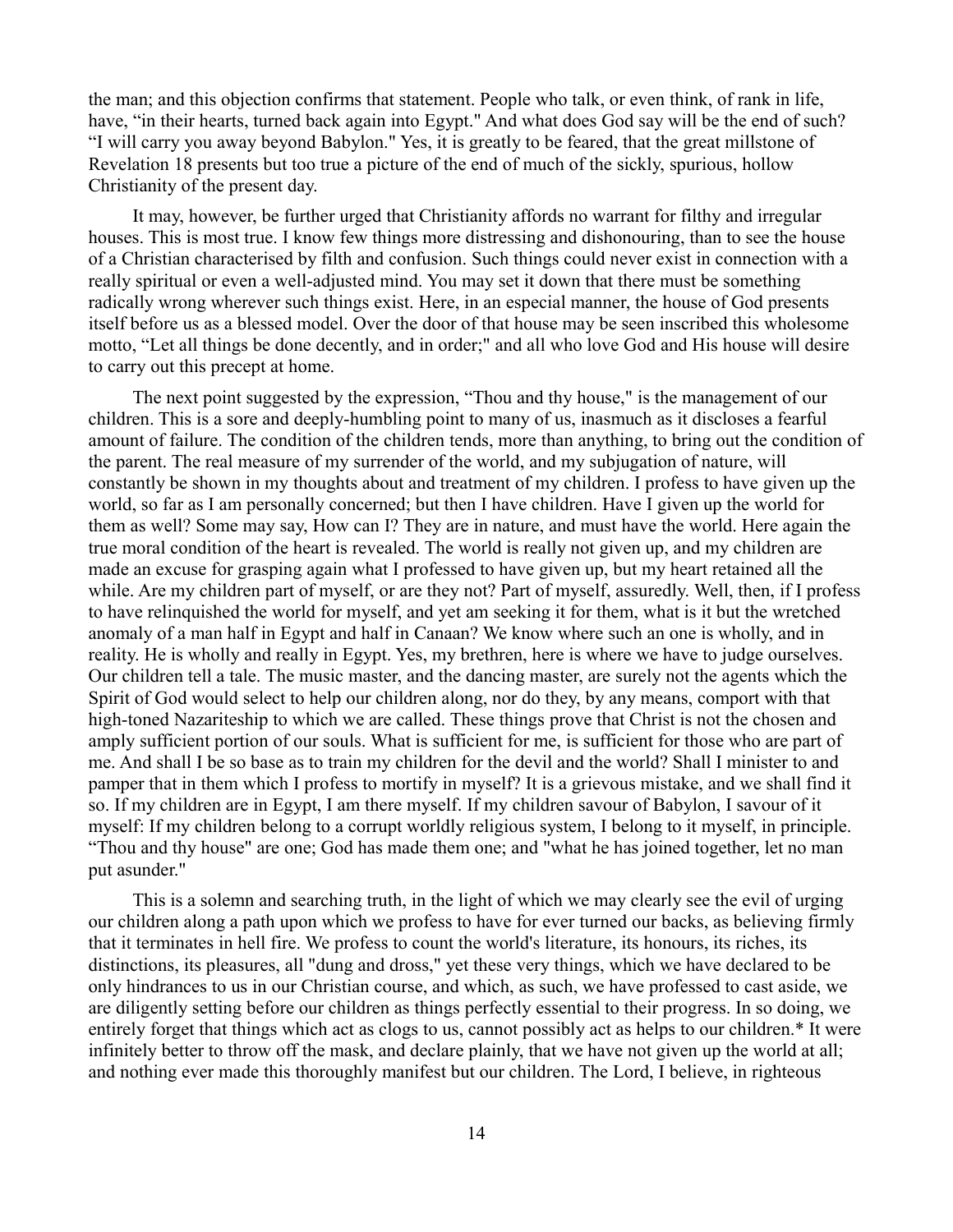judgement, is taking up the families of brethren, to show in them the actual condition of the testimony amongst us. In many cases, it is well known, that the children of Christians are the wildest and most ungodly in the neighbourhood. Should this be so? Would God accept a testimony at the hand of those who have it so? Would it be thus if we were walking faithfully before God as to our houses? These enquiries must be answered in the negative. If only I get the principle of "Thou and thy house" firmly fixed in my conscience, and intelligently wrought into my mind, I shall see it to be my place to count upon God, and cry to Him, just as much for the testimony of my house as for my own testimony. In reality I cannot separate them. I may attempt it, but it is vain. How often has one felt a pang at hearing such words as these, "Such an one is a very dear, godly, devoted brother; but, oh! he has the boldest and wildest children in the neighbourhood, and his house is a sad mess of misrule and confusion." I ask, what is the testimony of such an one worth, in the judgement of God? Little indeed. Saved he may be; but is salvation all we want? Is there no testimony to be given? and if there is, what is it? and where is it to be seen? Is it confined to the benches of a meeting room, or is it to be seen in the midst of a man's house? The heart can answer.

{\*The Christian parent may ask, What am I to teach my child? The answer is simple. Teach him only such things as will prove useful to him as a servant of Christ. Do not teach him aught which you know would prove a positive source of defilement or weakness to him; should he remain here. We are seldom at a loss to know what kind of food to give our children. We are tolerably well aware of what would prove nourishing and what would prove the reverse. Now, were the instincts of the new nature as true and as energetic in us, as those of the old, we should, I am persuaded, be at as little loss to decide in reference to what we should teach our children. In this, as in everything else, it may be said, "If thine eye he single, thy whole body shall be full of light." If we have a deep sense of Christ's glory, and a sincere desire to promote it, we shall not be left in perplexity; but if our body is not "full of light," we may be assured our "eye" is not "single."}

But it may be urged, Our children will crave a little worldly enjoyment, and we must indulge them. We cannot put old heads upon young shoulders. I reply, our own hearts often crave a little of the world likewise. Shall we indulge their craving? No; but judge it. Exactly so. Do the same in reference to your children's craving. If I find my children going out after the world, I should immediately judge and chasten myself before God, crying to Him to enable me to put it down, so that the testimony may not suffer. But I cannot but believe that, if the parent's heart is, from its centre to its circumference, purged of the world, its principles, and its lusts, it will exert a mighty influence upon his whole house. This is what makes this entire question one of such vast magnitude and practical weight. Is my house a just criterion by which to judge of my real condition? I believe the whole teaching of scripture is in favour of an affirmative. This makes the matter peculiarly solemn. How am I walking before my family? Is my whole course and character so unequivocal that all can see that my one supreme object is Christ, and that I would just as soon, if I could, unlock the portals of hell, and let my children in, as educate them for the world, or seek the world for them?

This I feel to be a startling inquiry; yet it is one which we are bound to follow up to the uttermost. What has called into existence, in many cases, that awful profanity, that disposition to scoff at sacred things, that utter distaste for the scriptures, and for meetings where the scriptures are brought forward, that sceptical and infidel spirit, so sadly apparent in the children of Christian professors? Will any one undertake to say that the parents have nothing to do with this, in the judgement of God? May not much of this be justly traced to the sad incongruity between the professed principles and the actual practices of the parents? I believe it may. Children are shrewd observers. They very soon begin to discover what their parents are really at. They will gather this, too, much more speedily and accurately from their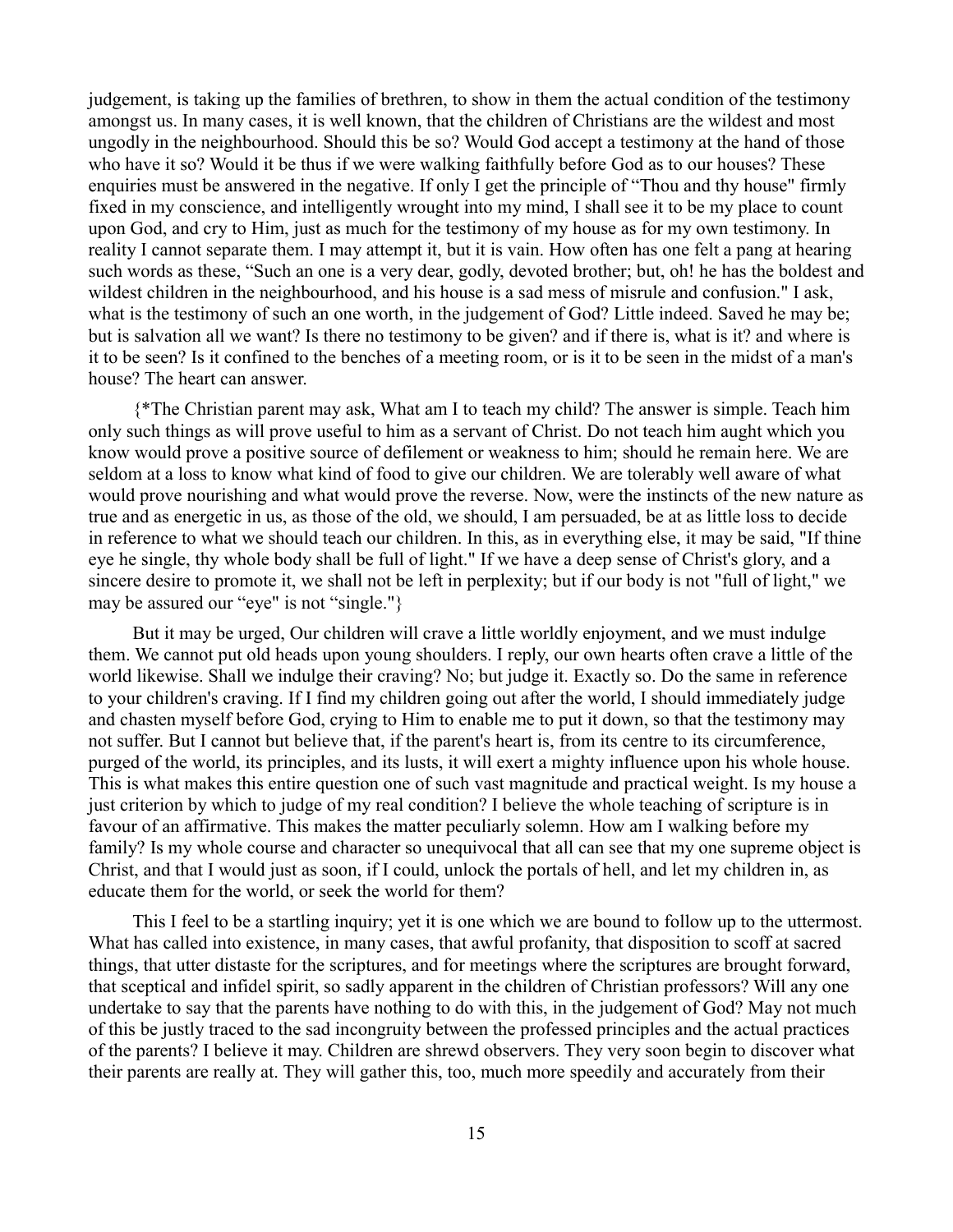*doings*, than from their *prayings* or their *sayings*; and, although the parents may teach that the world and its ways are bad, and though they may pray that their children may know the Lord, yet, inasmuch as they are educating them for the world, and seeking most industriously to push them on in it, grasping at, and getting in by, every opening, and congratulating themselves when they have succeeded in settling them there, it necessarily follows that the children begin to say in their hearts, "The world is a good place after all, for my parents thank God on getting me a berth in it, and look upon it as a most marked opening of Providence. All that peculiar talk of theirs, therefore, about being dead to the world, and being risen with Christ — the world's being under judgement, and their being strangers and pilgrims therein — all this must be rank nonsense, or else Christians, so called, must be rank deceivers." Will any one say that such reasoning as this has not passed through the mind of many a professor's child? I cannot doubt it. The grace of God, no doubt, is sovereign, and often triumphs over all our errors and failures; but oh! let us think of the testimony, and let us see that our houses are really ordered for God and not for Satan.

{I would, however, desire to remind the children of Christian parents that they are solemnly responsible to hearken to God's holy word, quite irrespective of the conduct of their parents. God's truth is not affected by the actings of men; and wherever one has heard the testimony of God's love, in the death and resurrection of Christ, he is responsible for the use he makes thereof, even though he should not have seen its sacred influence and power exemplified in the life of his parents. I would press these facts upon the serious attention of all children of Christian parents.}

But it will be said, How are our children to get on? must they not earn their bread? Unquestionably. God formed us for work. The very fact of my having a pair of hands proves that I am not to be idle. But I need not push my son back into that world which I have left, in order to give him employment. The Most High God, the Possessor of heaven and earth, had one Son, His only begotten, the Heir of all things, by whom also He made the worlds; He did not take up any of the learned professions, but was known as "the carpenter." Has this no voice for us? Christ has gone up on high and taken His seat at God's right hand. As thus risen, He is our Head, Representative, and Model; but He has left us an example that we should follow His steps. Are we following His steps in seeking to push our children on in that very world which crucified Him? Surely not: we are adopting the very opposite course; and the end will be accordingly. "Be not deceived; God is not mocked; for whatsoever a man soweth, that shall he also reap." As we sow, in reference to our children, so shall we also reap. If we sow to the flesh and the world, we cannot expect to reap otherwise. But I would not, by any means, be understood to teach that a Christian parent ought to place his child below the level on which the Lord has placed himself I do not believe he would be warranted in so doing. If my calling be a godly one, it may suit my child as well as it suits myself. All cannot be carpenters, it is true; yet one feels that, in an age of progress like the present, where "onward and upward in the world" seems to be the great motto, there is a deep moral for the heart in the fact that the Son of God — the Creator and Sustainer of the universe — was only known amongst men, as "the carpenter." It, assuredly, teaches, that Christians should not be found seeking "great things" for their children.

However, it is not merely in reference to the object set forth in our children's education that we have failed, and so marred the testimony; but also in the matter of keeping them in general subjection to parental authority. On this point, there has been great deficiency amongst Christian parents. The spirit of the present age is that of insubordination. "Disobedient to parents" forms a trait in the apostasy of the last days; and we have specially helped on its development by an entirely false application of the principle of grace, as also by not seeing that there is involved in the parental relationship a principle of power exercised in righteousness, without which our houses must prove to be scenes of lawlessness and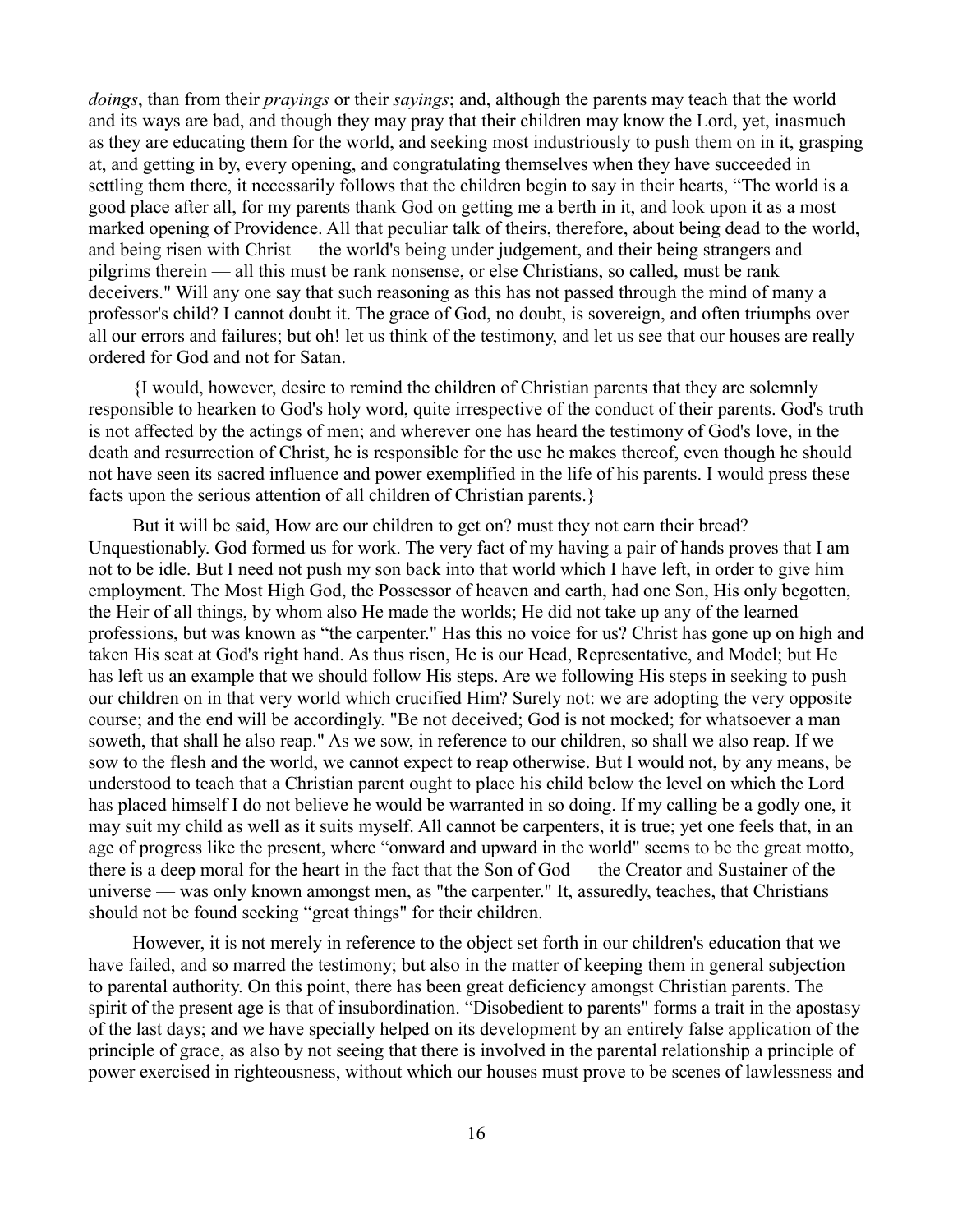wild confusion. It is no grace to pamper an unsanctified will. We mourn over our own lack of a broken will, and yet we are strengthening the will in our children. It is always to my mind a manifest proof of the weakness of parental authority, as well as of ignorance of the way in which the servant of God should rule his house, to hear a parent say to a child, "*Will* you do so and so?" This question, simple as it seems, tends directly to create or minister to the very thing which you ought to put down, by every means in your power, and that is, the exercise of the child's will. Instead, therefore, of asking the child, "Will you do?" just tell him what he is to do, and let there not be in his mind the idea of calling in question your authority. The parent's will should be supreme with a child, because the parent stands in the place of God. All power belongs to God, and He has invested His servant with power, both as a father and a master. If, therefore, the child or the servant resist this power, it is resistance of God.

{"And ye fathers, provoke not your children to wrath; but bring them up in the nurture and admonition of the Lord." (Eph. 6: 4.) There is great danger of provoking our children to wrath by inordinate strictness and arbitrary treatment. We may constantly find ourselves seeking to mould and fashion our children according to our own tastes and peculiarities, rather than to "bring them up in the nurture and admonition of the Lord." This is a very great mistake, and will surely issue in failure and confusion. We shall gain nothing, in the way of testimony for Christ, by moulding and fashioning nature into the most exquisite shapes. Moreover, it does not require faith to train and cultivate nature; but it does require it to bring up in the nurture and admonition of the Lord.

Some. however, may say that the apostle in the above passage, is speaking of converted children. To this I reply, that there is nothing about conversion in the passage. It is not said, "Bring up your converted children," &c. Were it thus, it would settle the whole question. But it is simply said, "your children," which surely must mean all our children. Now, if l am to bring up all my children in the nurture and admonition of the Lord, when am I to commence? Am I to wait till they grow up to be almost men and women? or am I to begin where all right-minded people begin the work, namely, at the beginning? Am I to allow them to run on in nature's folly and wildness, during the most important part of their career, without ever seeking to bring their consciences into the presence of God, as to their solemn responsibilities? Am I to suffer them to spend, in utter thoughtlessness, that period of life in which the elements of their future character are imparted? This would be the most refined cruelty What should we say to a gardener who would allow the branches of his fruit-trees to assume all sorts of crooked and fantastic shapes ere he thought of commencing a proper system of training? We should, doubtless, pronounce him a fool and a madman. And yet such an one is wise in comparison with a parent who suspends the nurture and admonition of the Lord, until his children have made manifest progress in the nurture and admonition of the enemy.

But, it may be said, We must wait for evidences of conversion. To this I reply, that faith never waits for evidences, but acts on God's word, and the evidences are sure to follow. It is always a manifest proof of infidelity to wait for signs when God gives a command. If Israel had waited for a sign when God said, "Go forward," it would have been plain disobedience; and if the man with the withered hand had waited for some evidence of strength when Christ commanded him to stretch forth his hand, he might have carried his withered hand to the grave with him. So is it with parents. If they wait for signs and evidences before they obey God's word in Ephesians 6: 4, they are certainly not walking by faith, but by sight. Besides, if we are to begin at the beginning to train our children, we must evidently begin before they are capable of giving what we might regard as evidences of conversion.

In this, as in everything else, our place is to obey, and leave results with God. The moral condition of the soul may be tested by the command; but where there is the disposition to obey, the power to do so will surely accompany the command, and the fruits of obedience will follow, "in due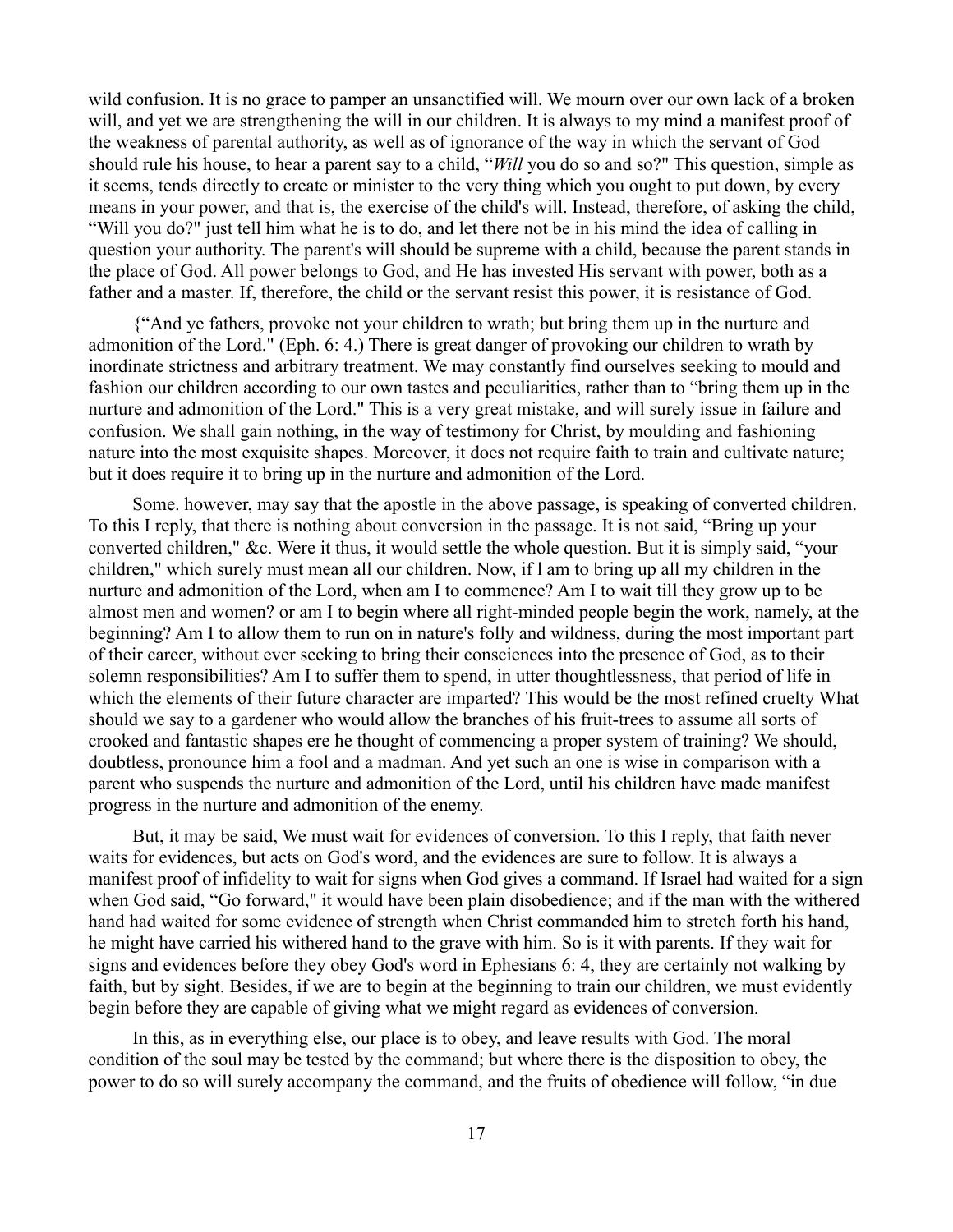### season, if we faint not."}

Let as many servants as are under the yoke count their own masters worthy of all honour, that the name of God and his doctrine be not blasphemed." Observe, it is "God and his doctrine." Why? Because it is a question of power. The name of Christ and His doctrine would put the master and servant on a level, as members of one body. In Christ Jesus there is no distinction; but when I go abroad in the world, I encounter God's moral government, which makes one a master and another a servant; and any infringement upon that government will meet with certain judgement. Now it is of immense importance to have a clear understanding of the doctrine of God's moral government. It would settle many a difficulty, and solve many a question. This government is carried on with a righteous decision, which is peculiarly Solemnising. If we look through scripture, in reference to this subject, we shall find that, in every instance in which there has been error or failure, it has inevitably produced its own results. Adam took of the forbidden fruit, and he was instantly thrust forth from the garden, into a world groaning beneath the curse and weight of his sin. Nor was he ever replaced in Paradise. True, grace came in, and gave him a promise of a Deliverer; moreover, it clothed his naked shoulders. Nevertheless, his sin produced its own result. He made a false step, and he never recovered it. Again, Moses, at the waters of Meribah, uttered a hasty word, and immediately a righteous God forbad his entrance into Canaan. In his case, likewise, grace came in, and gave him something better; for it was much better from the top of Pisgah, to inspect the plains of Palestine in company with Jehovah, than to inhabit them in company with Israel. So also in David's case. He committed a sin, and the solemn denunciation was immediately issued, "The sword shall never depart from thy house." In his case, too, grace abounded, and he enjoyed a more profound sense of grace as he ascended the side of Mount Olivet with bare feet and covered head, than he ever had enjoyed amid the splendours of a throne; nevertheless, his sin produced its own result. He made a false step, and he never recovered it.

Nor is the exemplification of this principle confined merely to Old Testament times. By no means. Look at the case of Barnabas. He gave utterance to the seemingly amiable desire to have the company of his nephew Mark, and, from that moment, he loses his honourable place in the records of the Holy Ghost. He is never heard of afterwards, and his place was supplied with a more wholly devoted heart.\* Hence, God's moral government is a most momentous truth. It is such that, as surely as one does wrong, he will reap the fruit of it, no matter who he is, believer or unbeliever, saint or sinner. Grace may forgive the sin, and will, where it is confessed and judged; but, inasmuch as the principles of God's moral government have been interfered with, the offender must be made to feel his mistake. He has missed a step of the wheel, and he shall assuredly feel the consequences. This is a most solemn but specially wholesome truth, the action of which has been sadly clogged by false notions about grace. God never allows His grace to interfere with His moral government. He could not do so, because it would produce confusion, and "God is not the author of confusion."

{\*It was nature in Barnabas that led him to wish for the company of one who "departed from them from Pamphylia, and went not with them to the work." It was amiable nature, yet it was nature, and it triumphed, for he took Mark and sailed to Cyprus, his native country, where, in the freshness of his Christian course, he had sold his property, in order to be a more unshackled follower of Him who had not where to lay His, head. (See Acts 4: 36-37.) This is no uncommon case. Many set out with a surrender of heart! and nature with their respective claims. The blossom on the tree of Christian profession looks fair, and emits a fragrant perfume; but: alas! it is not followed by the rich and mellow fruit of autumn. The influences of earth and nature gather around the soul, and nip its beauteous blossoms, and all ends in barrenness and disappointment. This is very sad, and is always attended with the very worst moral effect upon the testimony. It is not at all a question of ceasing to be a saved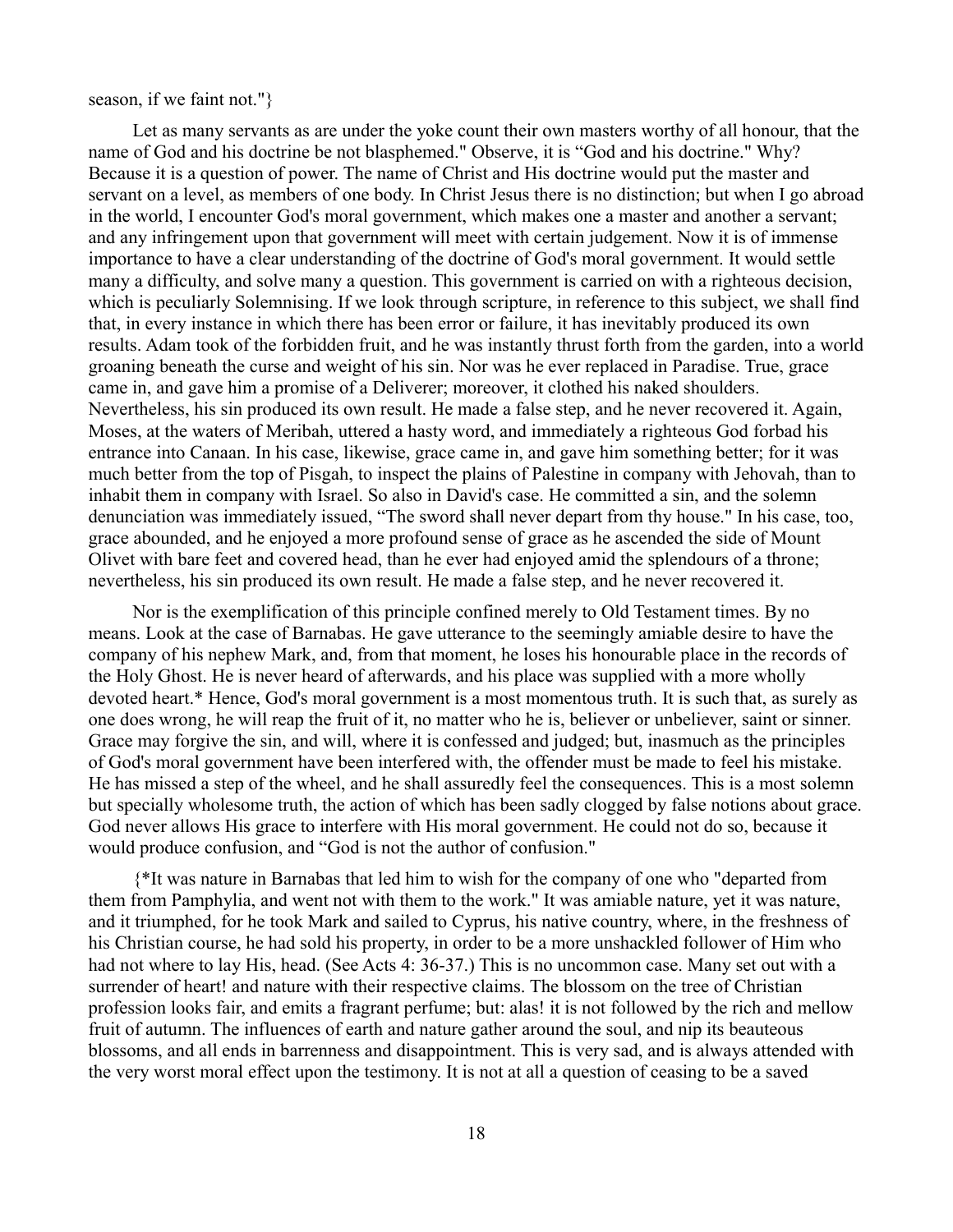person. Barnabas was a saved person. The influences of Mark and Cyprus could not blot out his name from the Lamb's book of life, but they did most thoroughly blot out His name from the records of testimony and service here below. And was not this something to be lamented? Is there nought to be deplored or dreaded, save the loss of personal salvation? Most despicable is the selfishness that can think so. For what purpose does the blessed God take so much pains and trouble in maintaining His people here? Is it that they may be saved and made meet for glory? No such thing. Saved they are already, by the accomplished redemption of Christ and, therefore, meet for glory. There is no middle step between justification and glory, for "whom he justified them he also glorified." Why, therefore, does God leave us here? That we may be a testimony for Christ. Were it not for this, we might just as well be taken to heaven the moment of our conversion. May we have grace to understand this point, in all its fullness and practical power!}

It is here there has been So much failure in the management of our houses. We have forgotten the principle of righteous rule which God has set before us, and in the exercise of which He has given us an example. My reader must not confound the principle of God's government with the aspect of His character.\* The two things are distinct. The former is righteousness, the latter is grace; but what I here desire to bring out is the fact that there is a principle of righteousness involved in the relationship of father and master, and if this principle receive not its due place in the management of the family, there must be confusion. If I see a strange child doing wrong, I have no divine authority to exercise righteous discipline towards him; but the moment I see my own child doing so, I put him under discipline. Why? because I am his father.

{\*The epistles of Peter develop the doctrine of God's moral government. He it is who asks the question, "Who is he that will harm you, if ye be followers of that which is good?" Now, some may find a difficulty in reconciling this enquiry with Paul's statement, "All that will live godly in Christ Jesus shall suffer persecution." It were needless to say that the two ideas are in perfect and beautiful harmony. The Lord Jesus Himself, who was the only perfect and unwavering follower of that which is good, who, from first to last, "went about doing good," found, in the end, the cross, the spear, the borrowed grave. The apostle Paul, who, beyond all other men kept close to the Great Original which was set before him, was called to drink an unusually large cup of privation and persecution. And, to this moment, the more like Christ, and the more devoted to Him any one is, the more privation and persecution he will suffer. Were any one, in true devotedness to Christ and love to souls, to take his stand publicly in some Roman Catholic district, and there preach Christ, his life would be in imminent danger. Do all these facts interfere with Peter's enquiry? By no means. The direct tendency of God's moral government is to protect from injury all who are "followers of that which is good," and to bring down punishment upon all who are the reverse; but it never interferes with the higher path of ardent discipleship, or deprives any one of the privilege and dignity of being as like Christ as he will; "For unto you it is given, on behalf of Christ (*to uper Cristou*), not only to believe on him, but also to suffer for him (*uper autou*) having the same conflict which ye saw in me, and now hear in me." (Phil. 1: 29, 30.) Here we are taught that it is an actual gift conferred upon us to be allowed to suffer for Christ, and this in the midst of a scene in which, on the ground of God's moral government, it can be said, "Who is he that will harm you, if ye be followers of that which is good?" To recognize and be a subject of God's government is one thing, and to be a follower of a rejected and crucified Christ, is quite another. Even in Peter's epistle, which, as we have remarked, has, as its special theme, the doctrine of God's government, we read, "But, if doing well and suffering for it, ye take it patiently, this is acceptable to God. For unto this were ye called, because Christ also suffered for us, leaving us an example that we should follow his steps." And again, "If any suffer as a Christian (from being morally like Christ), let him not be ashamed; but let him glorify God in this matter."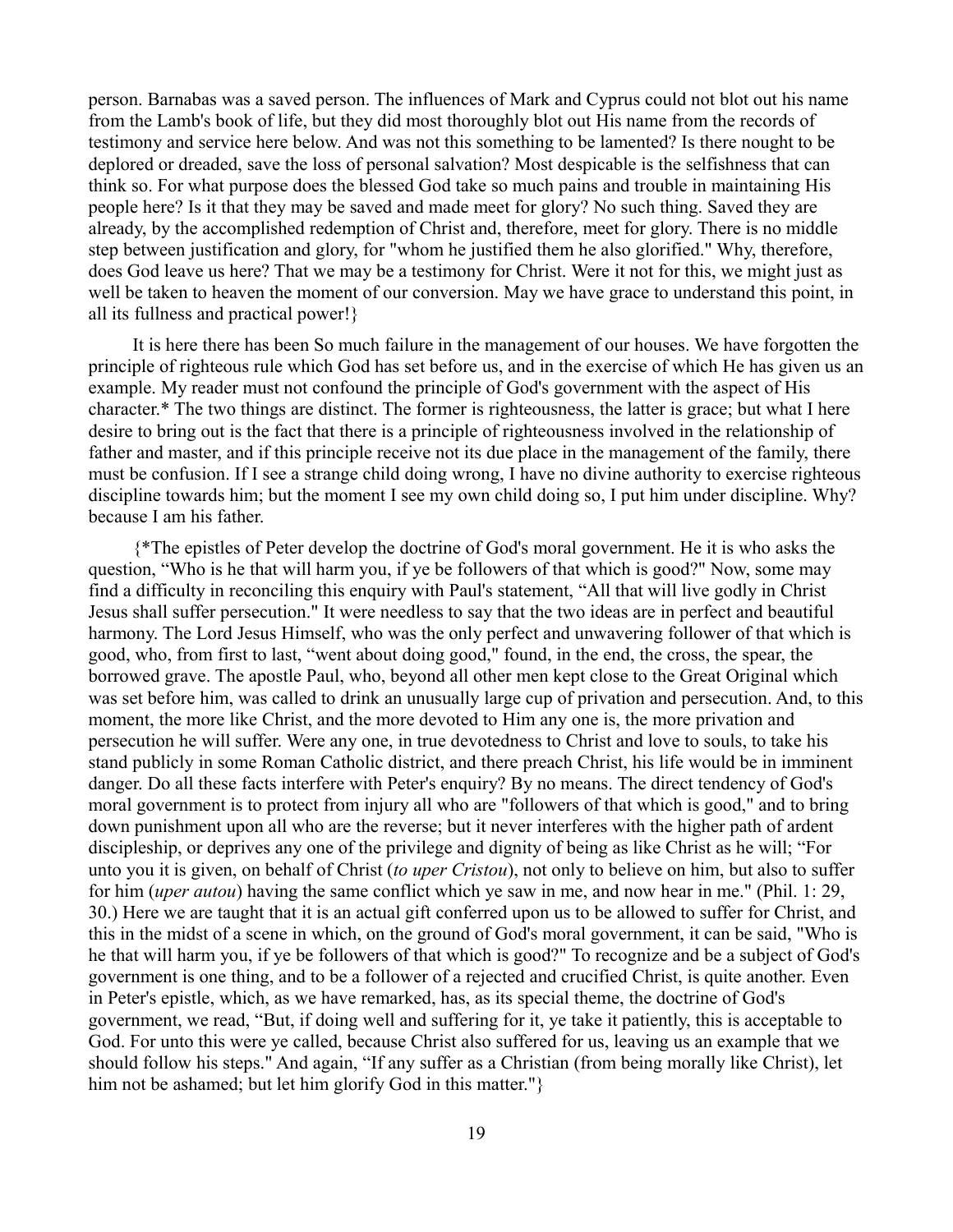But it may be said, The parental relationship is one of love. True; it is founded in love: "Behold what manner of love the Father hath bestowed on us that we should be called the sons of God." But, although the relationship is founded in love, it is exercised in righteousness, for "The time is come when judgement must begin at the house of God." So also in Hebrews 12, we are taught that the very fact of our being genuine sons, brings us under the righteous discipline of the Father's hand. In John 17, too, the church is committed to the care of the Holy Father to be kept by Him through His own name.

Now, in every case in which this great truth has been lost sight of by Christian parents, their houses have been thrown into confusion. They have not governed their children; and, as a consequence, their children have, in process of time, governed them, for there will be government somewhere; and if those into whose hands God has put the reins do not hold them properly, they will speedily fall into bad hands; and can there be a more melancholy sight than to see parents governed by their children? I believe, in God's sight, it presents a fearful moral blot, which must bring down His judgement. A parent who lets the reins of government drop from his hands, or who does not hold them steadily, has grievously failed in his high and holy position as the representative of God, and the depository of His power; nor do I believe that any one so failing can ever thoroughly regain his place, or be a proper witness for God in his day and generation. A subject of grace he may be; but then, a subject of grace, and a witness for God, are two widely different things. This will account for the sorrowful condition of many brethren. They have utterly failed to govern their houses, and hence they have lost their true position and moral influence — their energies are paralysed, their mouths closed, their testimony hushed; and if any such do lift the voice in some feeble way, the finger of scorn is instantly pointed at their families, and this cannot but send a blush to the cheek and a pang to the conscience.

Nor do people always take a correct view of this matter, and trace the failure up to its legitimate source Many are too ready to look upon it as a natural and necessary thing that their children are to grow up wilful and worldly. They say, It is all very well while your children are young, but wait till they grow older, and you will see that you must let them go into the world. Now, I want to know, is it the mind of God that the children of His servants must necessarily grow up wilful and worldly? I never could believe any such thing. Well, then, if it be not His mind that they should so grow  $up$  — if He has graciously opened the same path to my house as He has opened to myself — if He has permitted me to select the same portion for my children as I have, through His grace, selected for myself — if, after all this, my children grow up wilful and worldly, what am I to infer? Why, that I have grievously sinned and failed in my parental relationship and responsibilities — that I have wronged my children and dishonoured the Lord. Shall I go and make a general principle of this, and set it down that all the children of Christians must grow up as mine have? Shall I go and discourage young parents from taking God's ground in reference to their dear children, by setting before them my abominable failure, instead of encouraging them by setting before them God's infallible faithfulness to all who seek Him in the way of His appointment? To act thus would be to follow in the steps of the old prophet of Bethel, who, because he was in the midst of evil himself, sought to drag his brother in also, and had him slain by a lion for disobeying the word of the Lord.

But the sum of the matter is this, the wilfulness of my children reveals the wilfulness of my own heart, and a righteous God is using them to chasten me, because I have not chastened myself. This is a peculiarly solemn view of the case, and one that calls for deep searching of heart. To save myself trouble, I have let things take their course in my family, and now my children have grown up around me to be thorns in my side, because I trained them not for God. This is the history of thousands. We should ever bear in mind that our children, as well as ourselves, should be "set for the defence and confirmation of the gospel." I feel persuaded that, could we only be led to regard our houses as a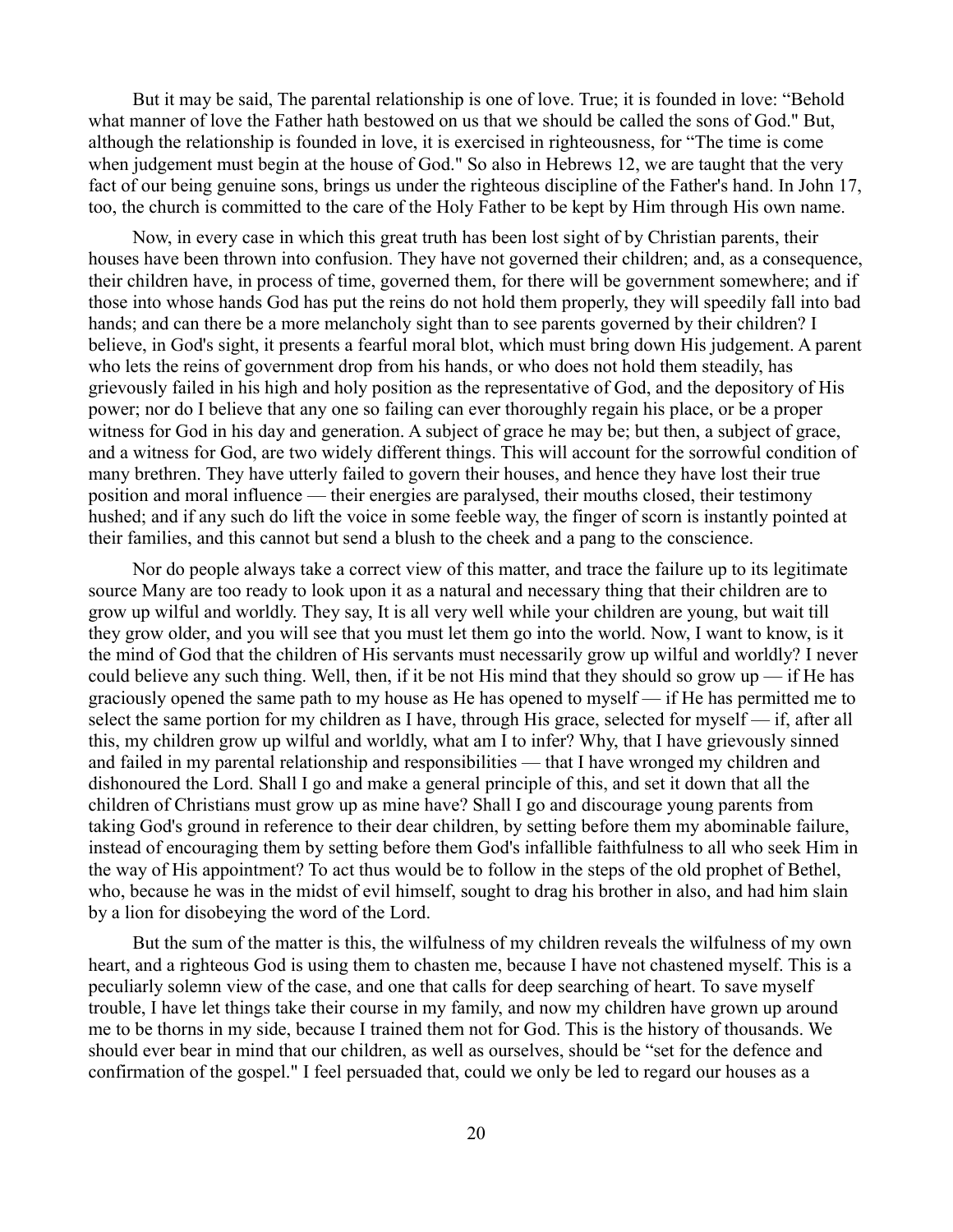testimony for God, it would produce an immense reformation in our mode of ruling them. We should then seek a high tone of moral order, not that we might be spared any trouble or vexation, but rather that the testimony might not suffer through any confusion in our families. But let us not forget that, in order to subdue nature in our children, we must subdue it in ourselves. We can never subdue nature by nature. It is only as we have crushed it in ourselves, that we are in a position to crush it in our children. Moreover, there must be the clearest understanding and the fullest harmony between the father and mother. Their voice, their will, their authority, their influence, should be essentially one — one in the strictest sense of that word. Being themselves "no more twain, but one flesh," they should ever appear before their children in the beauty and power of that oneness. In order to this, they must wait much upon God together — they must be much in His presence, opening up all their hearts, and telling out all their need. Christians do frequently injure one another in this respect. It sometimes happens that one partner really desires to give up the world and subdue nature to an extent for which the other is not prepared, and this produces sad results. It sometimes leads to reserve, to shuffling, to management and generalship, to positive antagonism in the views and principles of husband and wife, so that they cannot really be said to be joined in the Lord. The effect of all this upon the children as they grow up is pernicious beyond all conception; and the influence which it exerts in deranging the entire house is quite incalculable. What the father commands the mother remits; what the father builds up the mother pulls down. Sometimes the father is represented as stern, severe, arbitrary, and exacting. The maternal influence acts outside, and independent of, the paternal; sometimes even it sets it aside altogether, so that the father's position becomes wretched in the extreme, and the whole family presents a most demoralised and ungodly appearance.\* This is terrible. Children never could be properly trained under such circumstance; and as to testimony for Christ, the bare thought of it is monstrous. Wherever such a state of things prevails, there should be the deepest sorrow of heart before the Lord on account of it. His mercy is exhaustless, and His tender compassions fail not; and surely we may hope that, where there is true contrition and confession, God will graciously come in with healing and restoration. One thing is certain, that we should not go on content to have things so; therefore, let the one who feels the sorrow of heart cry mightily to God, day and night — cry to Him on the ground of His own truth and name, which are blasphemed by such things; and, be assured, He will hear and answer.

{\*Nothing can be more melancholy than to hear a mother say to a child, "We must not let your father know anything about this." Where such a course of reserve and double dealing is adopted there must be something radically and awfully wrong, and it is a moral impossibility that anything like godly order can prevail, or right discipline be carried out. Either the father must, by inordinate severity or unwarrantable strictness, be "provoking his children to wrath," or the mother must be pampering the child's will at the expense of the father's character and authority In either case there is an effectual barrier to the testimony, and the children suffer grievous injury. Hence, Christian parents should see well to it that they always appear before their children, and also before their servants, in the power of that unity which flows from their being perfectly joined together in the Lord. If, unhappily, any shade of difference should arise in reference to the details of domestic government, let it be made a matter of private conference, prayer, and self-judgment in the presence of God; but never let the subjects of government see such a manifest proof of moral weakness, for it will surely cause them to despise the government.}

*But let all be viewed in the light of testimony for God's Son.* It is to further this we are left here. We are surely not left here merely to bring up families. We are left here to bring them up for God, with God, by God, and before God. To do all this, we must be much in His presence. A Christian parent should take great care not to punish his children merely to gratify his whims and tempers. He is to represent God in the midst of his family. This, when properly understood, will regulate everything. He